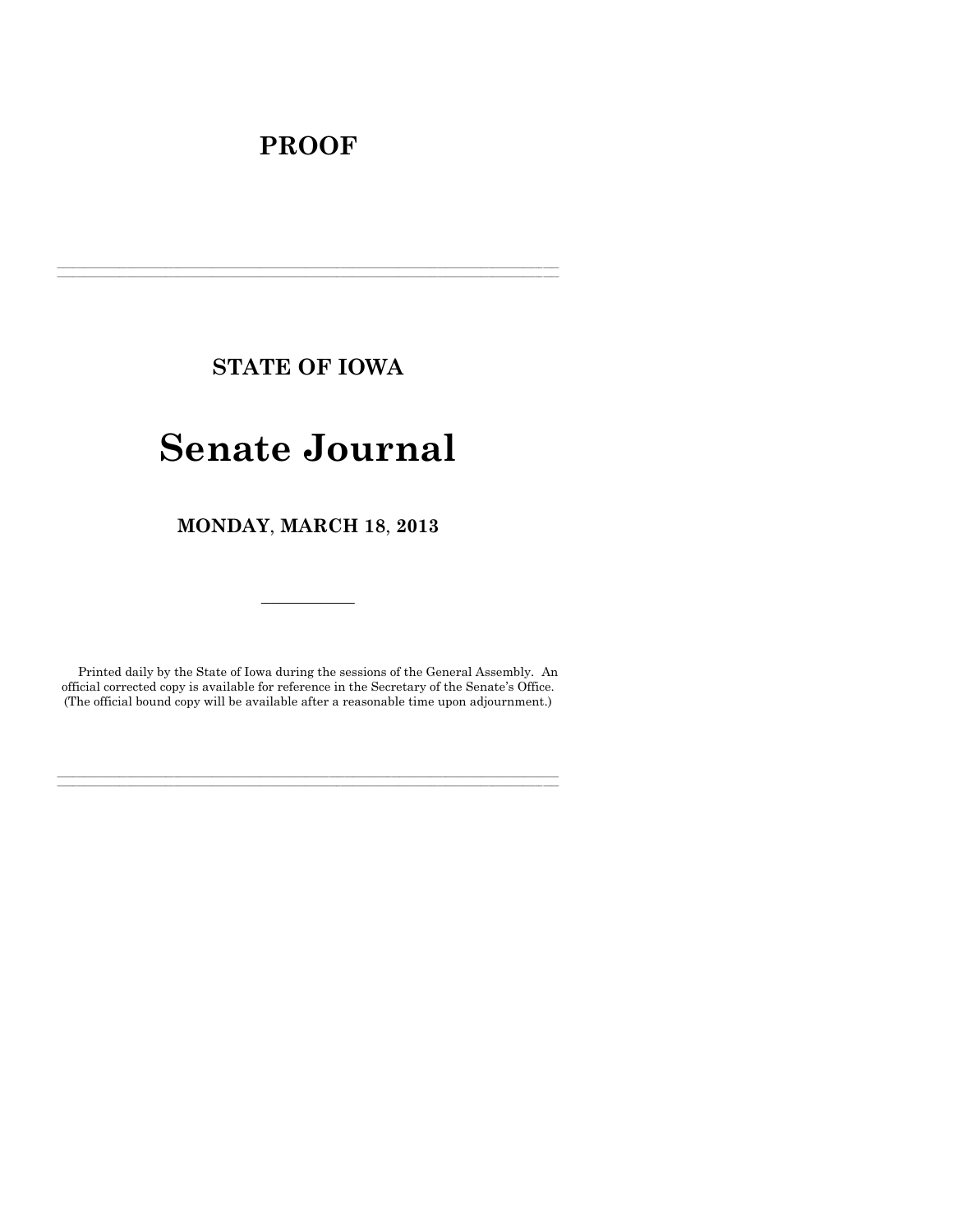# **JOURNAL OF THE SENATE**

 $\overline{\phantom{a}}$ 

SIXTY-FOURTH CALENDAR DAY THIRTY-SEVENTH SESSION DAY

Senate Chamber Des Moines, Iowa, Monday, March 18, 2013

The Senate met in regular session at 1:07 p.m., President Jochum presiding.

Prayer was offered by the Honorable Dave Mulder, former member of the Senate from Sioux County, Sioux Center, Iowa.

# PLEDGE OF ALLEGIANCE

The Pledge of Allegiance was led by Senate Page Celia Ver Ploeg.

The Journal of Thursday, March 14, 2013, was approved.

# INTRODUCTION OF GOVERNOR'S APPOINTEE

The Secretary of the Senate introduced James Schipper, the governor's appointee to be the Superintendent of Banking. He was the guest of Senator McCoy and the committee on Commerce.

# **RECESS**

On motion of Senator Gronstal, the Senate recessed at 1:35 p.m. until 3:00 p.m.

# AFTERNOON SESSION

The Senate reconvened at 3:25 p.m., President Jochum presiding.

The Senate stood at ease at 3:26 p.m. until the fall of the gavel for the purpose of party caucuses.

The Senate resumed session at 5:02 p.m., President Jochum presiding.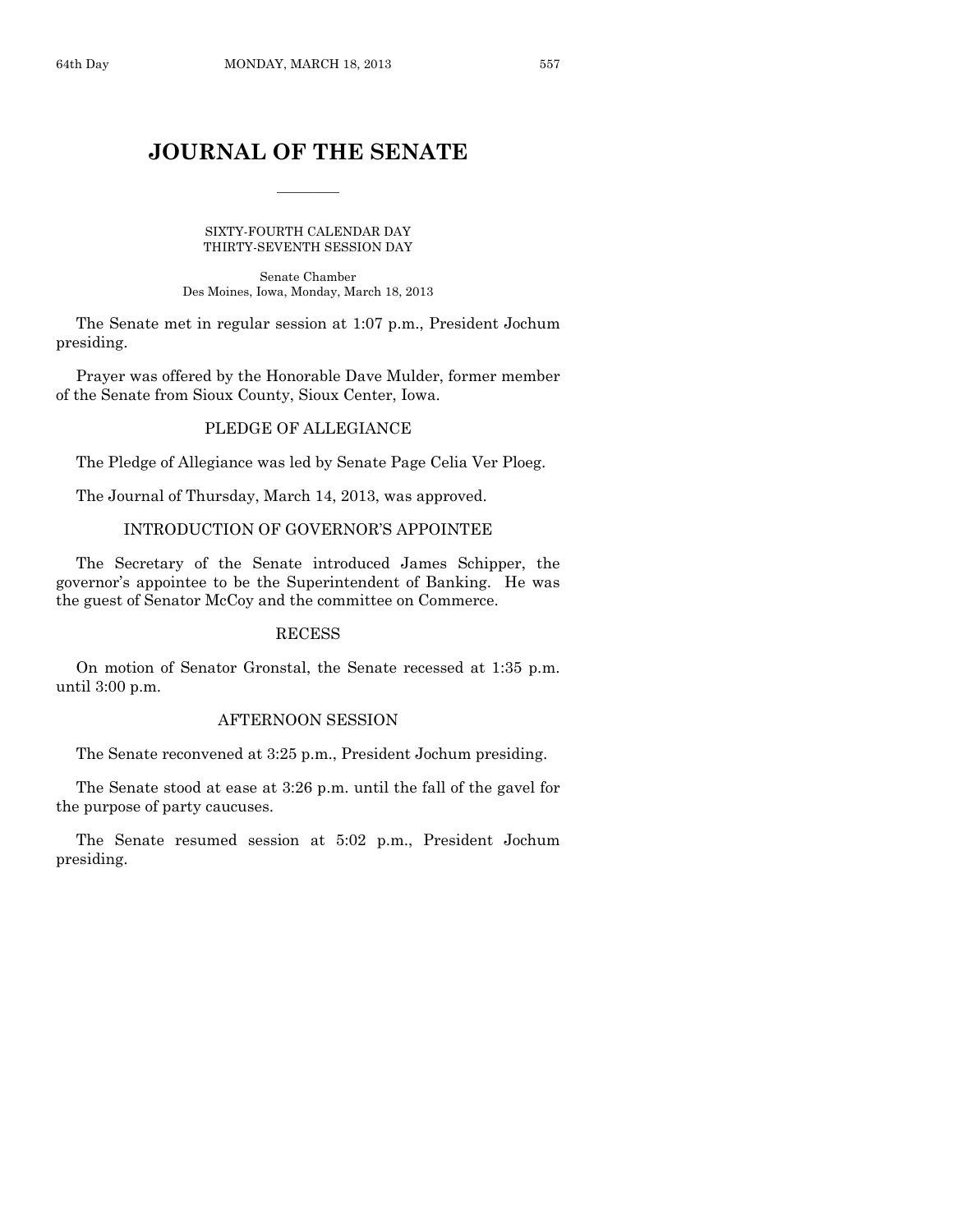# LEAVES OF ABSENCE

Leaves of absence were granted as follows:

Senators Chelgren and Sinclair, until they arrive, on request of Senator Dix.

CONSIDERATION OF BILLS (Regular Calendar)

Senator Gronstal asked and received unanimous consent to take up for consideration Senate Files 419, 402, 395, 394, and 404.

#### **[Senate File 419](http://coolice.legis.state.ia.us/Cool-ICE/default.asp?Category=billinfo&Service=Billbook&frame=1&GA=85&hbill=SF419)**

On motion of Senator Wilhelm, **[Senate File 419](http://coolice.legis.state.ia.us/Cool-ICE/default.asp?Category=billinfo&Service=Billbook&frame=1&GA=85&hbill=SF419)**, a bill for an act providing for vision screening for school children, was taken up for consideration.

Senator Wilhelm moved that the bill be read the last time now and placed upon its passage, which motion prevailed by a voice vote, and the bill was read the last time.

On the question "Shall the bill pass?"  $(S.F. 419)$ , the vote was:

Yeas, 44:

| Anderson     | Danielson   | Horn      | Schneider  |
|--------------|-------------|-----------|------------|
| Beall        | Dearden     | Houser    | Schoenjahn |
| Behn         | Dix         | Jochum    | Segebart   |
| Bertrand     | Dotzler     | Johnson   | Seng       |
| Black        | Dvorsky     | Kapucian  | Smith      |
| Boettger     | $\rm Ernst$ | Mathis    | Sodders    |
| Bolkcom      | Greiner     | McCoy     | Sorenson   |
| Bowman       | Gronstal    | Petersen  | Taylor     |
| <b>Brase</b> | $\rm Hart$  | Quirmbach | Whitver    |
| Breitbach    | Hatch       | Ragan     | Wilhelm    |
| Courtney     | Hogg        | Rozenboom | Zumbach    |
| Nays, 4:     |             |           |            |
| Chapman      | Feenstra    | Guth      | Zaun       |
| Absent, 2:   |             |           |            |
| Chelgren     | Sinclair    |           |            |

The bill, having received a constitutional majority, was declared to have passed the Senate and the title was agreed to.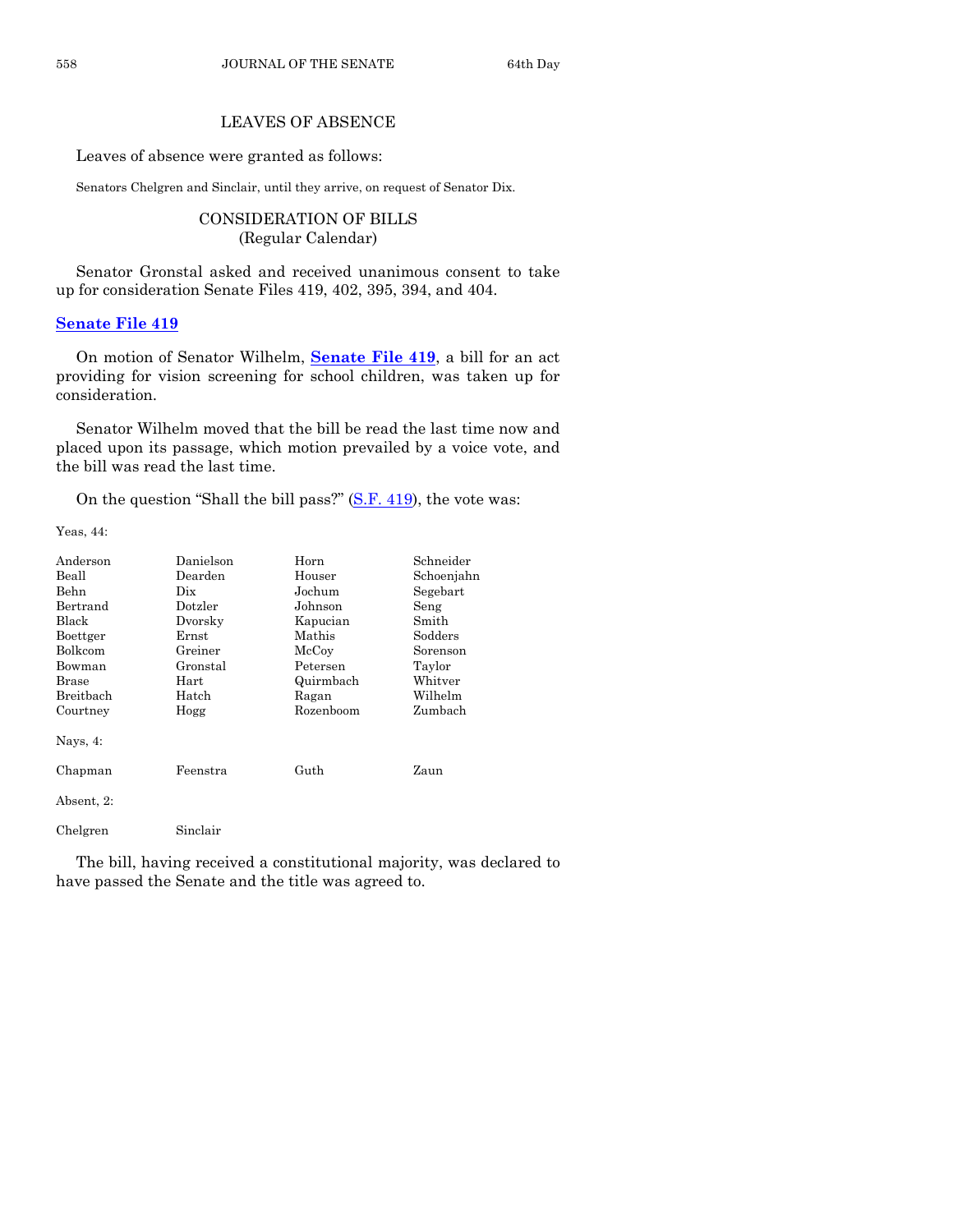# **[Senate File 402](http://coolice.legis.state.ia.us/Cool-ICE/default.asp?Category=billinfo&Service=Billbook&frame=1&GA=85&hbill=SF402)**

On motion of Senator McCoy, **[Senate File 402](http://coolice.legis.state.ia.us/Cool-ICE/default.asp?Category=billinfo&Service=Billbook&frame=1&GA=85&hbill=SF402)**, a bill for an act relating to insurance coverage for dental care services, was taken up for consideration.

Senator McCoy moved that the bill be read the last time now and placed upon its passage, which motion prevailed by a voice vote, and the bill was read the last time.

On the question "Shall the bill pass?" [\(S.F. 402\)](http://coolice.legis.state.ia.us/Cool-ICE/default.asp?Category=billinfo&Service=Billbook&frame=1&GA=85&hbill=SF402), the vote was:

Yeas, 38:

| Anderson<br>Beall<br>Bertrand<br>Black<br>Boettger<br>Bolkcom<br>Bowman<br>Brase<br>Chapman<br>Courtney | Danielson<br>Dearden<br>Dotzler<br>Dvorsky<br>Feenstra<br>Greiner<br>Gronstal<br>Hart<br>Hatch<br>Hogg | Horn<br>Houser<br>Jochum<br>Johnson<br>Kapucian<br>Mathis<br>McCoy<br>Petersen<br>Quirmbach<br>Ragan | Schoenjahn<br>Segebart<br>Seng<br>Smith<br>Sodders<br>Sorenson<br>Taylor<br>Wilhelm |
|---------------------------------------------------------------------------------------------------------|--------------------------------------------------------------------------------------------------------|------------------------------------------------------------------------------------------------------|-------------------------------------------------------------------------------------|
| Nays, 10:<br>Behn<br>Breitbach<br>Dix                                                                   | $_{\rm Ernst}$<br>Guth<br>Rozenboom                                                                    | Schneider<br>Whitver<br>Zaun                                                                         | Zumbach                                                                             |
| Absent, 2:<br>Chelgren                                                                                  | Sinclair                                                                                               |                                                                                                      |                                                                                     |

The bill, having received a constitutional majority, was declared to have passed the Senate and the title was agreed to.

#### **[Senate File 395](http://coolice.legis.state.ia.us/Cool-ICE/default.asp?Category=billinfo&Service=Billbook&frame=1&GA=85&hbill=SF395)**

On motion of Senator Bolkcom, **[Senate File 395](http://coolice.legis.state.ia.us/Cool-ICE/default.asp?Category=billinfo&Service=Billbook&frame=1&GA=85&hbill=SF395)**, a bill for an act relating to child, adult, and family services under the purview of the department of human services, making penalties applicable, and including effective date provisions, was taken up for consideration.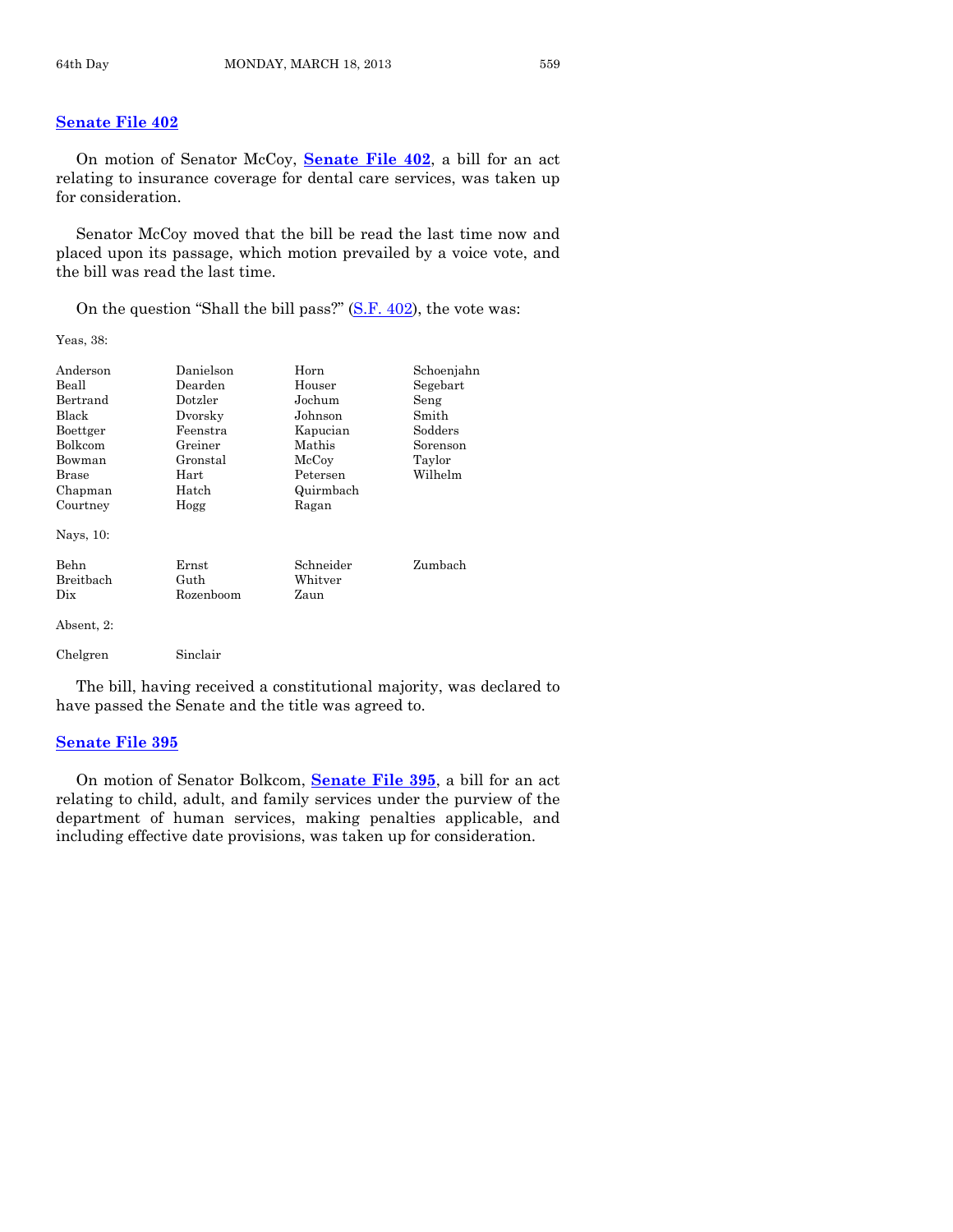Senator Bolkcom offered amendment S–[3029,](http://coolice.legis.state.ia.us/Cool-ICE/default.asp?Category=billinfo&Service=Billbook&frame=1&GA=85&hbill=S3029) filed by him from the floor to pages 3 and 6 of the bill, and moved its adoption.

Amendment  $S-3029$  $S-3029$  was adopted by a voice vote.

Senator Bolkcom moved that the bill be read the last time now and placed upon its passage, which motion prevailed by a voice vote, and the bill was read the last time.

On the question "Shall the bill pass?" [\(S.F. 395\)](http://coolice.legis.state.ia.us/Cool-ICE/default.asp?Category=billinfo&Service=Billbook&frame=1&GA=85&hbill=SF395), the vote was:

Yeas, 48:

| Anderson     | Danielson | Hogg      | Schneider  |
|--------------|-----------|-----------|------------|
| Beall        | Dearden   | Horn      | Schoenjahn |
| Behn         | Dix.      | Houser    | Segebart   |
| Bertrand     | Dotzler   | Jochum    | Seng       |
| <b>Black</b> | Dvorsky   | Johnson   | Smith      |
| Boettger     | Ernst     | Kapucian  | Sodders    |
| Bolkcom      | Feenstra  | Mathis    | Sorenson   |
| Bowman       | Greiner   | McCoy     | Taylor     |
| Brase        | Gronstal  | Petersen  | Whitver    |
| Breitbach    | Guth      | Quirmbach | Wilhelm    |
| Chapman      | Hart      | Ragan     | Zaun       |
| Courtney     | Hatch     | Rozenboom | Zumbach    |
| Nays, none.  |           |           |            |

Absent, 2:

| Chelgren | Sinclair |
|----------|----------|

The bill, having received a constitutional majority, was declared to have passed the Senate and the title was agreed to.

#### **[Senate File 394](http://coolice.legis.state.ia.us/Cool-ICE/default.asp?Category=billinfo&Service=Billbook&frame=1&GA=85&hbill=SF394)**

On motion of Senator Dotzler, **[Senate File 394](http://coolice.legis.state.ia.us/Cool-ICE/default.asp?Category=billinfo&Service=Billbook&frame=1&GA=85&hbill=SF394)**, a bill for an act relating to informal conferences on contested citations or regulatory insufficiencies in health care facilities or assisted living programs and including applicability provisions, was taken up for consideration.

Senator Dotzler moved that the bill be read the last time now and placed upon its passage, which motion prevailed by a voice vote, and the bill was read the last time.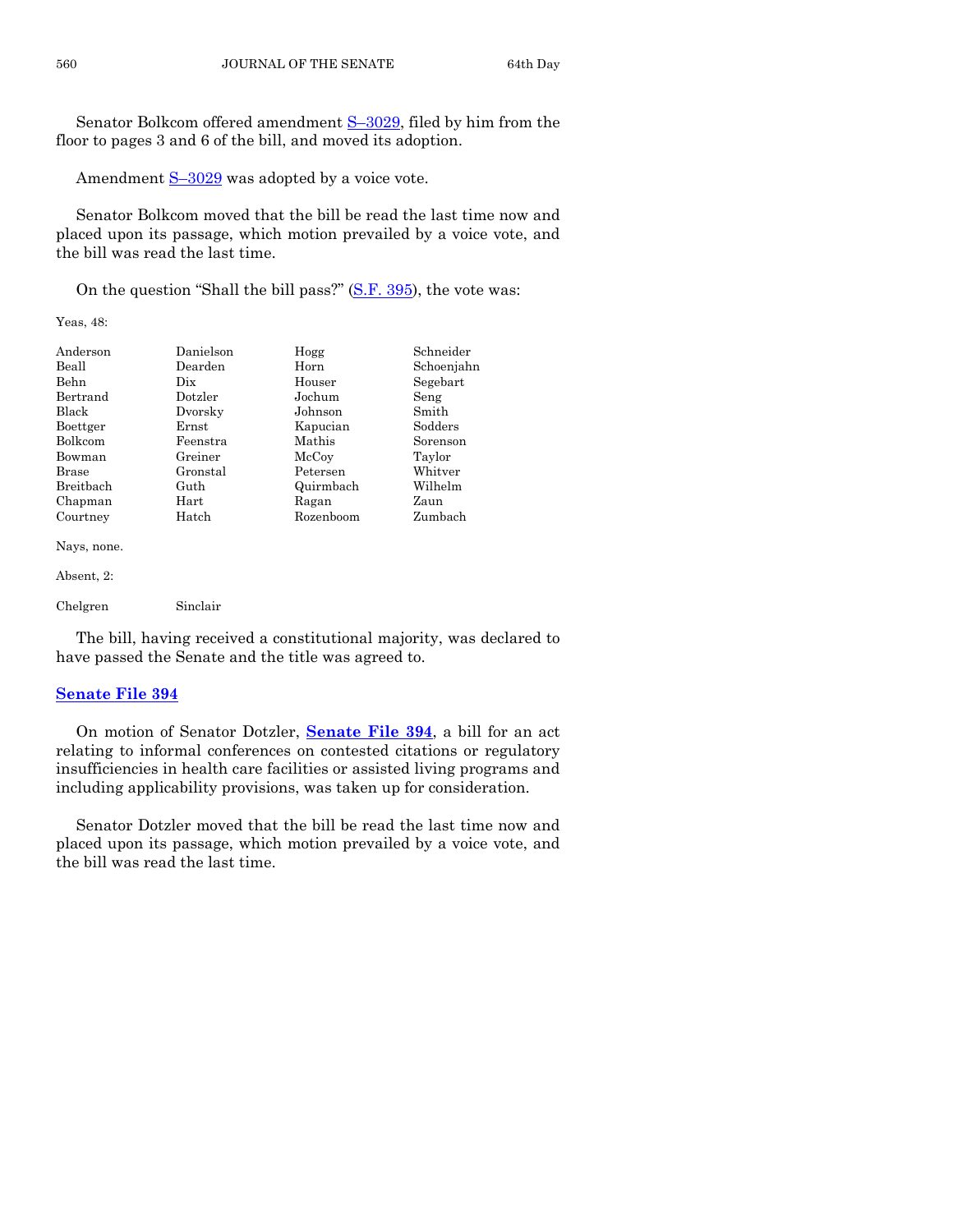Yeas, 48:

| Anderson  | Danielson   | Hogg      | Schneider  |
|-----------|-------------|-----------|------------|
| Beall     | Dearden     | Horn      | Schoenjahn |
| Behn      | Dix         | Houser    | Segebart   |
| Bertrand  | Dotzler     | Jochum    | Seng       |
| Black     | Dvorsky     | Johnson   | Smith      |
| Boettger  | $\rm Ernst$ | Kapucian  | Sodders    |
| Bolkcom   | Feenstra    | Mathis    | Sorenson   |
| Bowman    | Greiner     | McCoy     | Taylor     |
| Brase     | Gronstal    | Petersen  | Whitver    |
| Breitbach | Guth        | Quirmbach | Wilhelm    |
| Chapman   | Hart        | Ragan     | Zaun       |
| Courtney  | Hatch       | Rozenboom | Zumbach    |

Nays, none.

Absent, 2:

| Chelgren | Sinclair |
|----------|----------|
|          |          |

The bill, having received a constitutional majority, was declared to have passed the Senate and the title was agreed to.

#### **[Senate File 404](http://coolice.legis.state.ia.us/Cool-ICE/default.asp?Category=billinfo&Service=Billbook&frame=1&GA=85&hbill=SF404)**

On motion of Senator Beall, **[Senate File 404](http://coolice.legis.state.ia.us/Cool-ICE/default.asp?Category=billinfo&Service=Billbook&frame=1&GA=85&hbill=SF404)**, a bill for an act relating to supplementary weighting for limited English proficient students and including effective date provisions, was taken up for consideration.

Senator Boettger offered amendment S-[3035,](http://coolice.legis.state.ia.us/Cool-ICE/default.asp?Category=billinfo&Service=Billbook&frame=1&GA=85&hbill=S3035) filed by her from the floor to pages 1–2 of the bill.

Senator Boettger asked and received unanimous consent that action on amendment S–[3035](http://coolice.legis.state.ia.us/Cool-ICE/default.asp?Category=billinfo&Service=Billbook&frame=1&GA=85&hbill=S3035) and **[Senate File 404](http://coolice.legis.state.ia.us/Cool-ICE/default.asp?Category=billinfo&Service=Billbook&frame=1&GA=85&hbill=SF404)** be **deferred**.

# IMMEDIATELY MESSAGED

Senator Gronstal asked and received unanimous consent that **Senate Files 394**, **395**, **402**, and **419** be **immediately messaged** to the House.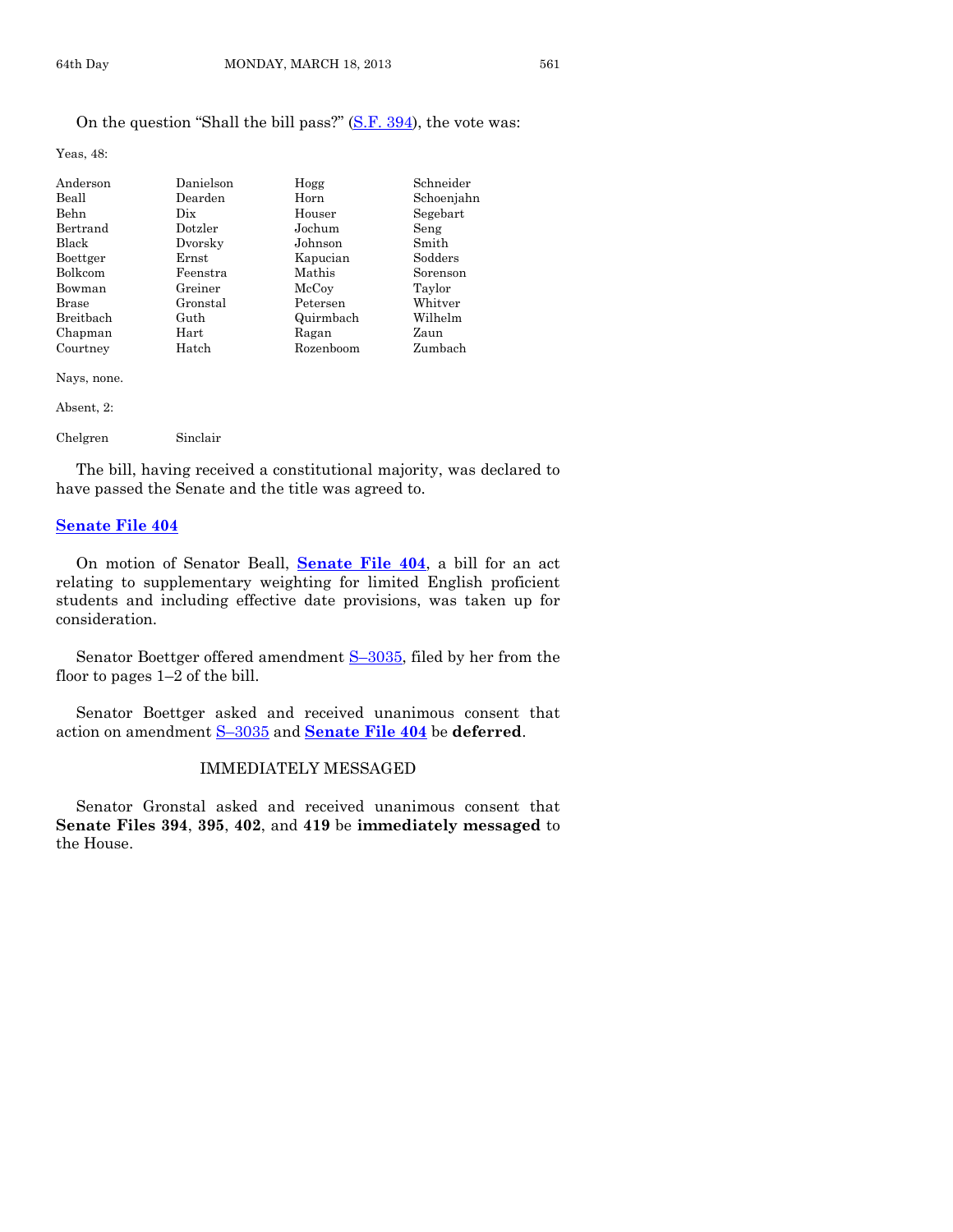# CONSIDERATION OF BILLS (Regular Calendar)

Senator Gronstal asked and received unanimous consent to take up for consideration Senate Files 390, 388, 386, 383, 381, and 379.

## **[Senate File 390](http://coolice.legis.state.ia.us/Cool-ICE/default.asp?Category=billinfo&Service=Billbook&frame=1&GA=85&hbill=SF390)**

On motion of Senator Hogg, **[Senate File 390](http://coolice.legis.state.ia.us/Cool-ICE/default.asp?Category=billinfo&Service=Billbook&frame=1&GA=85&hbill=SF390)**, a bill for an act relating to certain title abstracts to property with private sewage disposal systems and providing effective date and retroactive applicability provisions, was taken up for consideration.

Senator Hogg moved that the bill be read the last time now and placed upon its passage, which motion prevailed by a voice vote, and the bill was read the last time.

On the question "Shall the bill pass?" [\(S.F. 390\)](http://coolice.legis.state.ia.us/Cool-ICE/default.asp?Category=billinfo&Service=Billbook&frame=1&GA=85&hbill=SF390), the vote was:

Yeas, 48:

| Anderson    | Danielson | Hogg      | Schneider  |
|-------------|-----------|-----------|------------|
| Beall       | Dearden   | Horn      | Schoenjahn |
| <b>Behn</b> | Dix       | Houser    | Segebart   |
| Bertrand    | Dotzler   | Jochum    | Seng       |
| Black       | Dvorsky   | Johnson   | Smith      |
| Boettger    | Ernst     | Kapucian  | Sodders    |
| Bolkcom     | Feenstra  | Mathis    | Sorenson   |
| Bowman      | Greiner   | McCoy     | Taylor     |
| Brase       | Gronstal  | Petersen  | Whitver    |
| Breitbach   | Guth      | Quirmbach | Wilhelm    |
| Chapman     | Hart      | Ragan     | Zaun       |
| Courtney    | Hatch     | Rozenboom | Zumbach    |

Nays, none.

Absent, 2:

Chelgren Sinclair

The bill, having received a constitutional majority, was declared to have passed the Senate and the title was agreed to.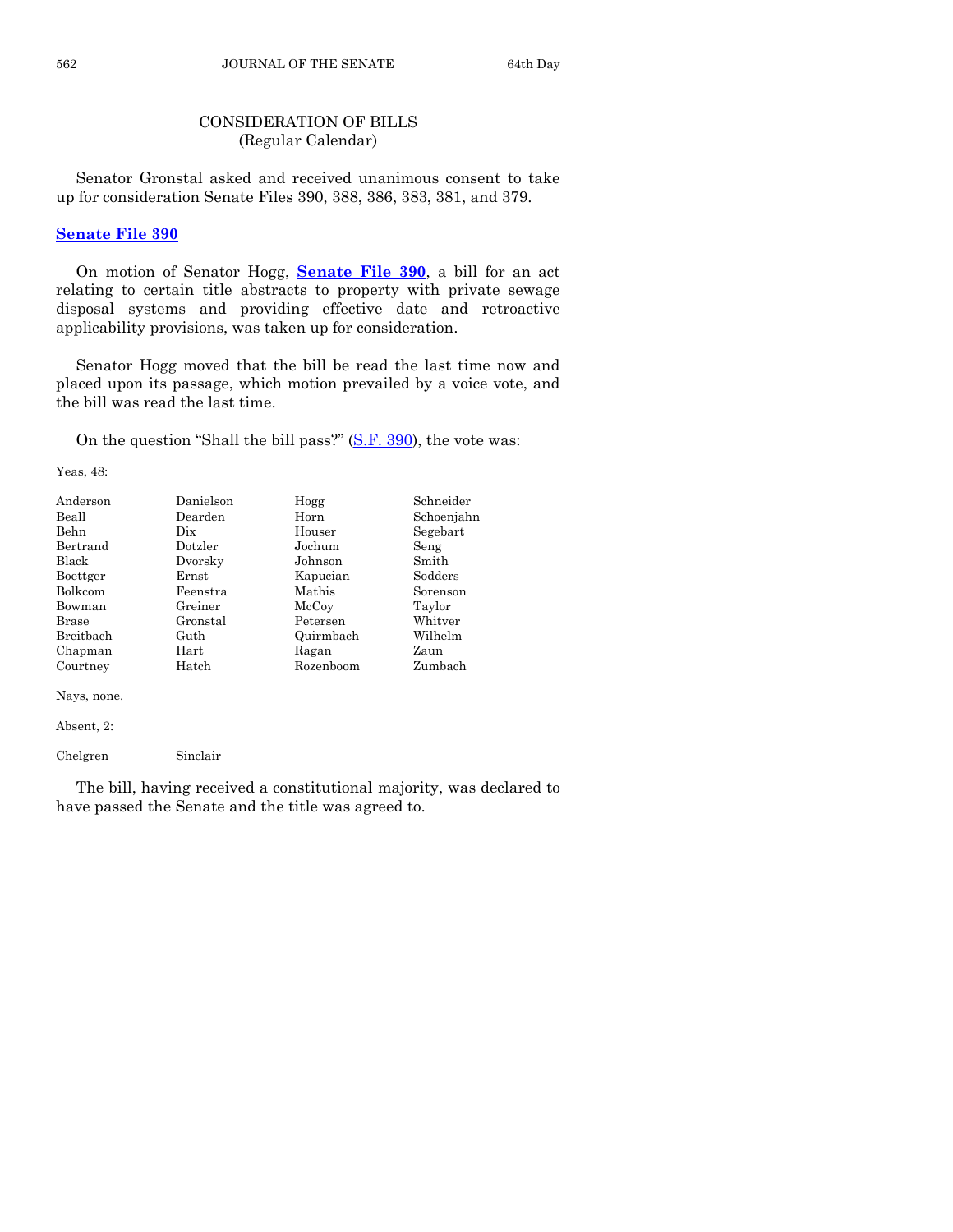# **[Senate File 388](http://coolice.legis.state.ia.us/Cool-ICE/default.asp?Category=billinfo&Service=Billbook&frame=1&GA=85&hbill=SF388)**

On motion of Senator Johnson, **[Senate File 388](http://coolice.legis.state.ia.us/Cool-ICE/default.asp?Category=billinfo&Service=Billbook&frame=1&GA=85&hbill=SF388)**, a bill for an act relating to sponsor projects under the water resource restoration sponsor program, was taken up for consideration.

Senator Johnson moved that the bill be read the last time now and placed upon its passage, which motion prevailed by a voice vote, and the bill was read the last time.

On the question "Shall the bill pass?" [\(S.F. 388\)](http://coolice.legis.state.ia.us/Cool-ICE/default.asp?Category=billinfo&Service=Billbook&frame=1&GA=85&hbill=SF388), the vote was:

Yeas, 48:

| Anderson    | Danielson  | Hogg      | Schneider  |
|-------------|------------|-----------|------------|
| Beall       | Dearden    | Horn      | Schoenjahn |
| <b>Behn</b> | Dix.       | Houser    | Segebart   |
| Bertrand    | Dotzler    | Jochum    | Seng       |
| Black       | Dvorsky    | Johnson   | Smith      |
| Boettger    | Ernst      | Kapucian  | Sodders    |
| Bolkcom     | Feenstra   | Mathis    | Sorenson   |
| Bowman      | Greiner    | McCoy     | Taylor     |
| Brase       | Gronstal   | Petersen  | Whitver    |
| Breitbach   | Guth       | Quirmbach | Wilhelm    |
| Chapman     | $\rm Hart$ | Ragan     | Zaun       |
| Courtney    | Hatch      | Rozenboom | Zumbach    |
| Nays, none. |            |           |            |

Absent, 2:

Chelgren Sinclair

The bill, having received a constitutional majority, was declared to have passed the Senate and the title was agreed to.

# **[Senate File 386](http://coolice.legis.state.ia.us/Cool-ICE/default.asp?Category=billinfo&Service=Billbook&frame=1&GA=85&hbill=SF386)**

On motion of Senator Bowman, **[Senate File 386](http://coolice.legis.state.ia.us/Cool-ICE/default.asp?Category=billinfo&Service=Billbook&frame=1&GA=85&hbill=SF386)**, a bill for an act relating to matters under the purview of the department of transportation, including the use of information contained in electronic driver and nonoperator identification records, the form of motor vehicle financial liability coverage cards, motor truck registration periods, grounds for disqualification of commercial vehicle operators, provisions for the issuance of temporary restricted licenses for persons convicted of operating while intoxicated, county issuance of driver's licenses, and the administration of highway contracts, was taken up for consideration.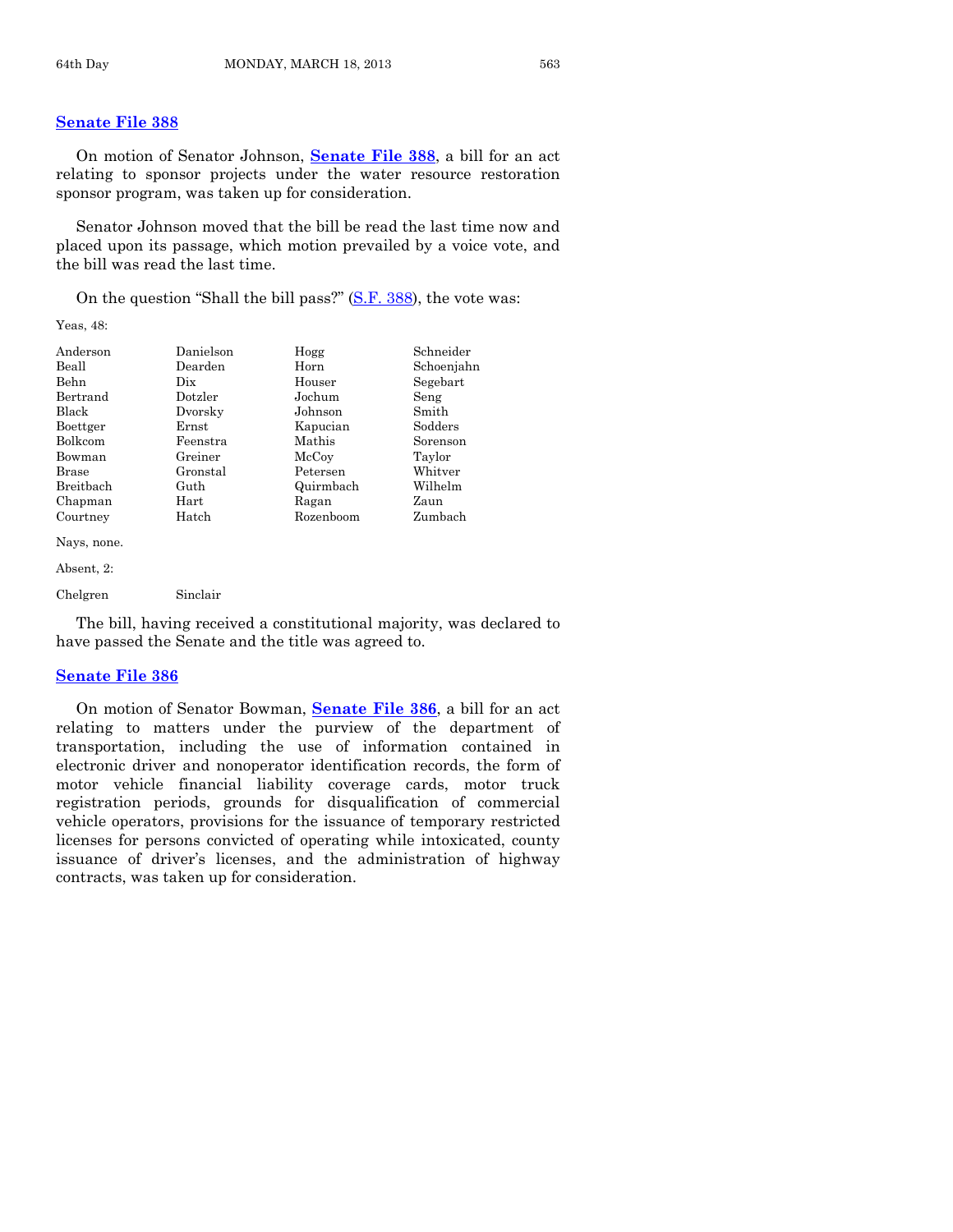Senator Bowman moved that the bill be read the last time now and placed upon its passage, which motion prevailed by a voice vote, and the bill was read the last time.

On the question "Shall the bill pass?" [\(S.F. 386\)](http://coolice.legis.state.ia.us/Cool-ICE/default.asp?Category=billinfo&Service=Billbook&frame=1&GA=85&hbill=SF386), the vote was:

Yeas, 48:

| Anderson     | Danielson  | Hogg      | Schneider  |
|--------------|------------|-----------|------------|
| Beall        | Dearden    | Horn      | Schoenjahn |
| <b>Behn</b>  | Dix        | Houser    | Segebart   |
| Bertrand     | Dotzler    | Jochum    | Seng       |
| <b>Black</b> | Dvorsky    | Johnson   | Smith      |
| Boettger     | Ernst      | Kapucian  | Sodders    |
| Bolkcom      | Feenstra   | Mathis    | Sorenson   |
| Bowman       | Greiner    | McCoy     | Taylor     |
| <b>Brase</b> | Gronstal   | Petersen  | Whitver    |
| Breitbach    | Guth       | Quirmbach | Wilhelm    |
| Chapman      | $\rm Hart$ | Ragan     | Zaun       |
| Courtney     | Hatch      | Rozenboom | Zumbach    |

Nays, none.

Absent, 2:

Chelgren Sinclair

The bill, having received a constitutional majority, was declared to have passed the Senate and the title was agreed to.

# **[Senate File 383](http://coolice.legis.state.ia.us/Cool-ICE/default.asp?Category=billinfo&Service=Billbook&frame=1&GA=85&hbill=SF383)**

On motion of Senator Dvorsky, **[Senate File 383](http://coolice.legis.state.ia.us/Cool-ICE/default.asp?Category=billinfo&Service=Billbook&frame=1&GA=85&hbill=SF383)**, a bill for an act relating to the sealing of juvenile delinquency records, was taken up for consideration.

Senator Dvorsky moved that the bill be read the last time now and placed upon its passage, which motion prevailed by a voice vote, and the bill was read the last time.

On the question "Shall the bill pass?"  $(S.F. 383)$ , the vote was:

Yeas, 48:

Behn Dix Houser Segebart

Anderson Danielson Hogg Schneider

Schoenjahn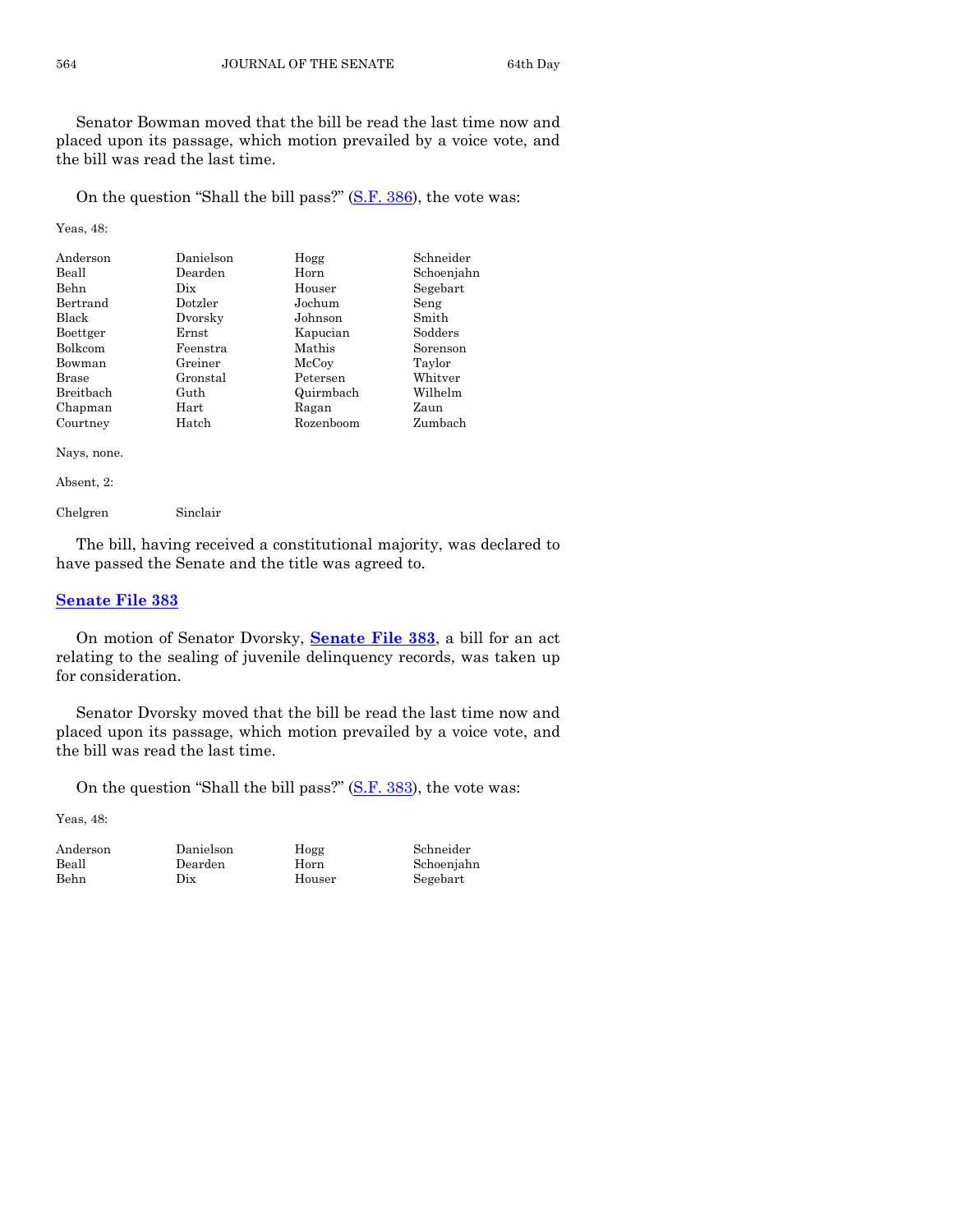| Bertrand  | Dotzler  | Jochum    | Seng     |
|-----------|----------|-----------|----------|
| Black     | Dvorsky  | Johnson   | Smith    |
| Boettger  | Ernst    | Kapucian  | Sodders  |
| Bolkcom   | Feenstra | Mathis    | Sorenson |
| Bowman    | Greiner  | McCoy     | Taylor   |
| Brase     | Gronstal | Petersen  | Whitver  |
| Breitbach | Guth     | Quirmbach | Wilhelm  |
| Chapman   | Hart     | Ragan     | Zaun     |
| Courtney  | Hatch    | Rozenboom | Zumbach  |
|           |          |           |          |

Nays, none.

Absent, 2:

Chelgren Sinclair

The bill, having received a constitutional majority, was declared to have passed the Senate and the title was agreed to.

#### **[Senate File 381](http://coolice.legis.state.ia.us/Cool-ICE/default.asp?Category=billinfo&Service=Billbook&frame=1&GA=85&hbill=SF381)**

On motion of Senator Petersen, **[Senate File 381](http://coolice.legis.state.ia.us/Cool-ICE/default.asp?Category=billinfo&Service=Billbook&frame=1&GA=85&hbill=SF381)**, a bill for an act requiring the state building code commissioner to adopt standards and requirements for window fall prevention devices for windows installed in certain multifamily dwellings, hotels, and motels, making penalties applicable, and including effective date provisions, was taken up for consideration.

Senator Petersen moved that the bill be read the last time now and placed upon its passage, which motion prevailed by a voice vote, and the bill was read the last time.

On the question "Shall the bill pass?" [\(S.F. 381\)](http://coolice.legis.state.ia.us/Cool-ICE/default.asp?Category=billinfo&Service=Billbook&frame=1&GA=85&hbill=SF381), the vote was:

Yeas, 35:

| Anderson  | Courtney  | Hatch     | Ragan      |
|-----------|-----------|-----------|------------|
| Beall     | Danielson | Hogg      | Schneider  |
| Behn      | Dearden   | Horn      | Schoenjahn |
| Bertrand  | Dix       | Jochum    | Seng       |
| Black     | Dotzler   | Johnson   | Smith      |
| Bolkcom   | Dvorsky   | Mathis    | Sodders    |
| Bowman    | Greiner   | McCoy     | Taylor     |
| Brase     | Gronstal  | Petersen  | Wilhelm    |
| Breitbach | Hart      | Quirmbach |            |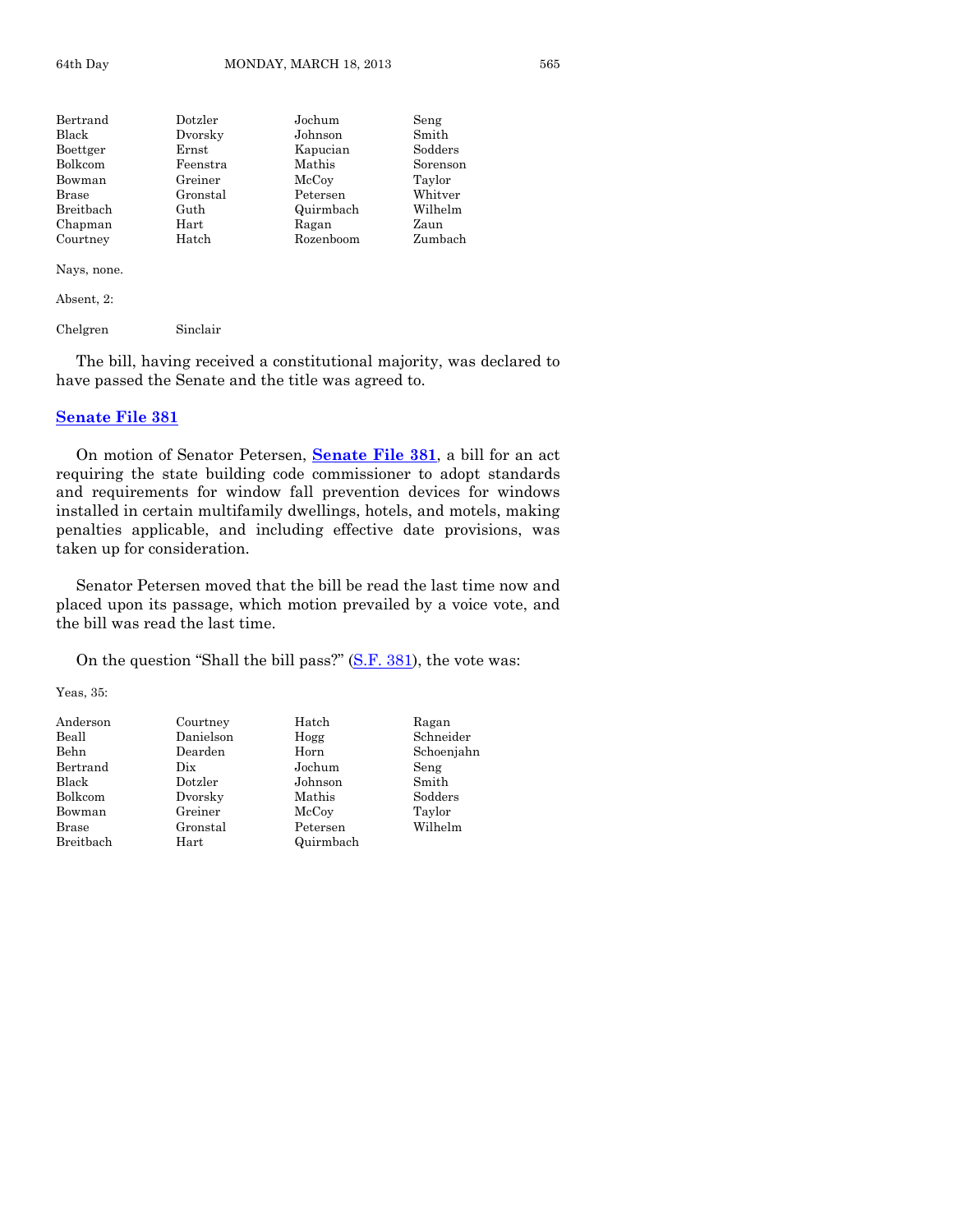Nays, 13:

| Boettger   | Guth      | Segebart | Zumbach |
|------------|-----------|----------|---------|
| Chapman    | Houser    | Sorenson |         |
| Ernst      | Kapucian  | Whitver  |         |
| Feenstra   | Rozenboom | Zaun     |         |
|            |           |          |         |
| Absent, 2: |           |          |         |

Chelgren Sinclair

The bill, having received a constitutional majority, was declared to have passed the Senate and the title was agreed to.

# **[Senate File 379](http://coolice.legis.state.ia.us/Cool-ICE/default.asp?Category=billinfo&Service=Billbook&frame=1&GA=85&hbill=SF379)**

On motion of Senator Horn, **[Senate File 379](http://coolice.legis.state.ia.us/Cool-ICE/default.asp?Category=billinfo&Service=Billbook&frame=1&GA=85&hbill=SF379)**, a bill for an act relating to disciplinary procedures before the board of medicine and providing a penalty, was taken up for consideration.

Senator Horn moved that the bill be read the last time now and placed upon its passage, which motion prevailed by a voice vote, and the bill was read the last time.

On the question "Shall the bill pass?" [\(S.F. 379\)](http://coolice.legis.state.ia.us/Cool-ICE/default.asp?Category=billinfo&Service=Billbook&frame=1&GA=85&hbill=SF379), the vote was:

Yeas, 48:

| Anderson    | Danielson                       | Hogg      | Schneider  |
|-------------|---------------------------------|-----------|------------|
| Beall       | Dearden                         | Horn      | Schoenjahn |
| Behn        | $_{\rm \scriptscriptstyle Dix}$ | Houser    | Segebart   |
| Bertrand    | Dotzler                         | Jochum    | Seng       |
| Black       | Dvorsky                         | Johnson   | Smith      |
| Boettger    | Ernst                           | Kapucian  | Sodders    |
| Bolkcom     | Feenstra                        | Mathis    | Sorenson   |
| Bowman      | Greiner                         | McCoy     | Taylor     |
| Brase       | Gronstal                        | Petersen  | Whitver    |
| Breitbach   | Guth                            | Quirmbach | Wilhelm    |
| Chapman     | Hart                            | Ragan     | Zaun       |
| Courtney    | Hatch                           | Rozenboom | Zumbach    |
| Nays, none. |                                 |           |            |
| Absent, 2:  |                                 |           |            |

Chelgren Sinclair

The bill, having received a constitutional majority, was declared to have passed the Senate and the title was agreed to.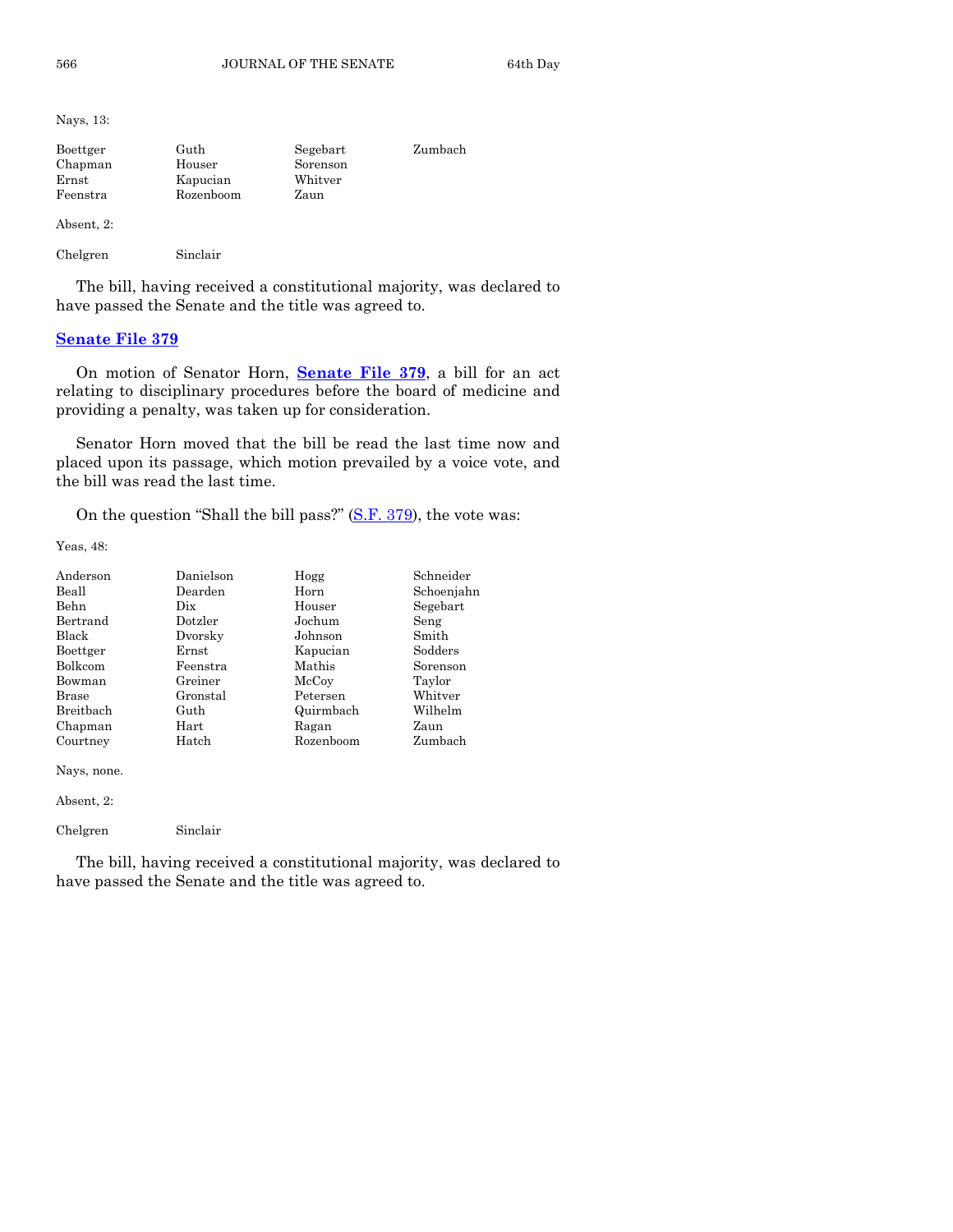# IMMEDIATELY MESSAGED

Senator Gronstal asked and received unanimous consent that **Senate Files 379**, **381**, **383**, **386**, **388**, and **390** be **immediately messaged** to the House.

### BUSINESS PENDING

#### **[Senate File 404](http://coolice.legis.state.ia.us/Cool-ICE/default.asp?Category=billinfo&Service=Billbook&frame=1&GA=85&hbill=SF404)**

The Senate resumed consideration of **[Senate File 404](http://coolice.legis.state.ia.us/Cool-ICE/default.asp?Category=billinfo&Service=Billbook&frame=1&GA=85&hbill=SF404)**, a bill for an act relating to supplementary weighting for limited English proficient students and including effective date provisions, and amendment S-[3035,](http://coolice.legis.state.ia.us/Cool-ICE/default.asp?Category=billinfo&Service=Billbook&frame=1&GA=85&hbill=S3035) previously deferred.

Senator Boettger called for the following division of amendment S–[3035:](http://coolice.legis.state.ia.us/Cool-ICE/default.asp?Category=billinfo&Service=Billbook&frame=1&GA=85&hbill=S3035)

Division  $S-3035$ A: Page 1, lines 2–7; and Division  $S-3035B$  $S-3035B$ : Page 1, lines 8-22.

Senator Boettger withdrew division  $S$ -[3035A](http://coolice.legis.state.ia.us/Cool-ICE/default.asp?Category=billinfo&Service=Billbook&frame=1&GA=85&hbill=S3035).

Senator Boettger moved the adoption of division  $S$ –[3035B](http://coolice.legis.state.ia.us/Cool-ICE/default.asp?Category=billinfo&Service=Billbook&frame=1&GA=85&hbill=S3035).

Division  $S-3035B$  $S-3035B$  was adopted by a voice vote.

Senator Beall moved that the bill be read the last time now and placed upon its passage, which motion prevailed by a voice vote, and the bill was read the last time.

On the question "Shall the bill pass?" [\(S.F. 404\)](http://coolice.legis.state.ia.us/Cool-ICE/default.asp?Category=billinfo&Service=Billbook&frame=1&GA=85&hbill=SF404), the vote was:

Yeas, 48:

| Danielson | Hogg     | Schneider  |
|-----------|----------|------------|
| Dearden   | Horn     | Schoenjahn |
| Dix       | Houser   | Segebart   |
| Dotzler   | Jochum   | Seng       |
| Dvorsky   | Johnson  | Smith      |
| Ernst     | Kapucian | Sodders    |
| Feenstra  | Mathis   | Sorenson   |
| Greiner   | McCoy    | Taylor     |
| Gronstal  | Petersen | Whitver    |
|           |          |            |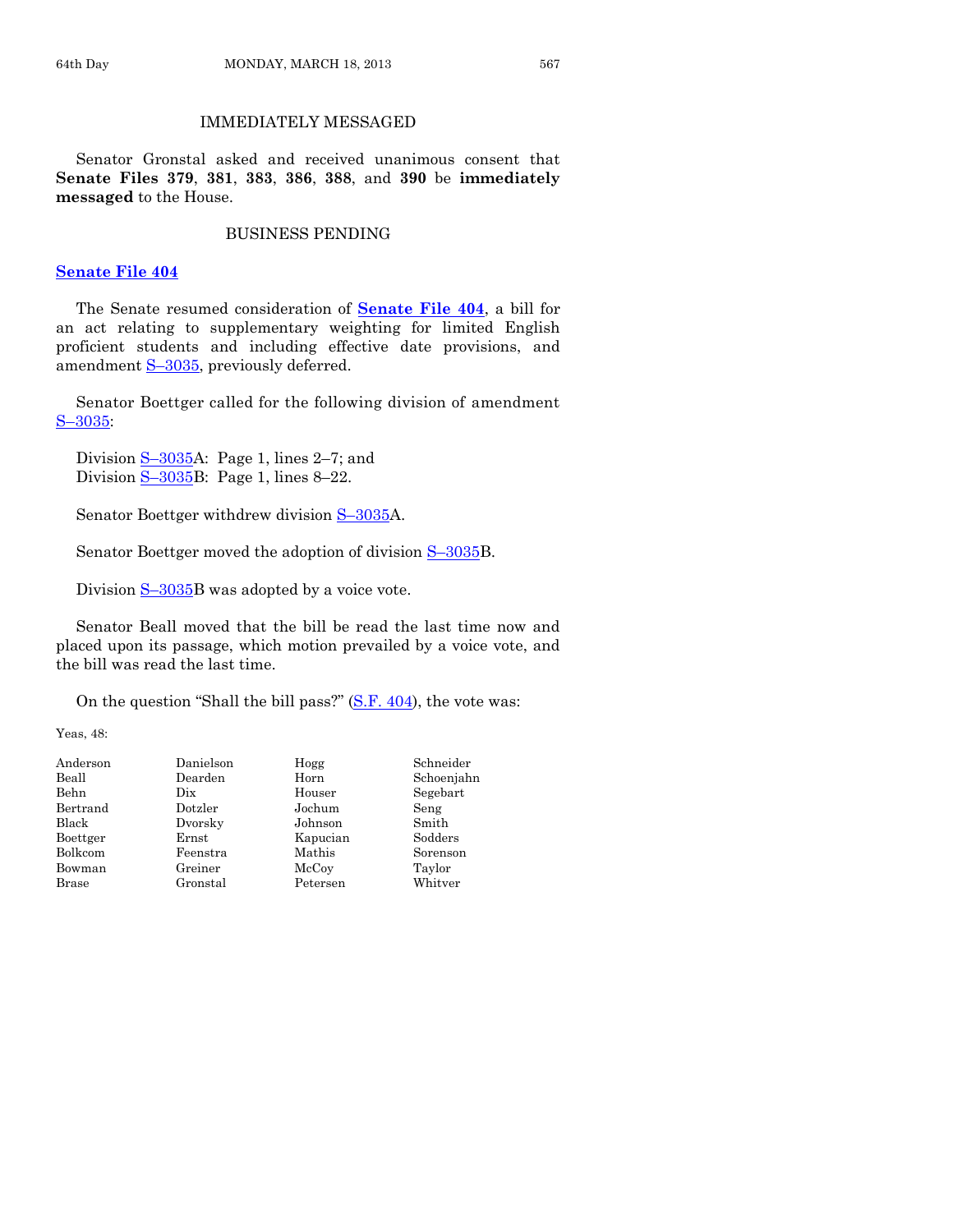| Breitbach | Guth  | Quirmbach | Wilhelm |
|-----------|-------|-----------|---------|
| Chapman   | Hart  | Ragan     | Zaun    |
| Courtney  | Hatch | Rozenboom | Zumbach |

Nays, none.

Absent, 2:

Chelgren Sinclair

The bill, having received a constitutional majority, was declared to have passed the Senate and the title was agreed to.

# CONSIDERATION OF BILLS (Regular Calendar)

Senator Gronstal asked and received unanimous consent to take up for consideration Senate Files 371, 366, 364, and 359.

# **[Senate File 371](http://coolice.legis.state.ia.us/Cool-ICE/default.asp?Category=billinfo&Service=Billbook&frame=1&GA=85&hbill=SF371)**

On motion of Senator Brase, **[Senate File 371](http://coolice.legis.state.ia.us/Cool-ICE/default.asp?Category=billinfo&Service=Billbook&frame=1&GA=85&hbill=SF371)**, a bill for an act providing for special vehicle registration plates displaying a decal designed and issued by a nonprofit organization, providing fees, making a penalty applicable, and including effective date provisions, was taken up for consideration.

Senator Brase withdrew amendment  $S-3024$ , filed by him from the floor to pages 2 and 3 of the bill.

Senator Zaun asked and received unanimous consent that action on **[Senate File 371](http://coolice.legis.state.ia.us/Cool-ICE/default.asp?Category=billinfo&Service=Billbook&frame=1&GA=85&hbill=SF371)** be **deferred**.

# **[Senate File 366](http://coolice.legis.state.ia.us/Cool-ICE/default.asp?Category=billinfo&Service=Billbook&frame=1&GA=85&hbill=SF366)**

On motion of Senator McCoy, **[Senate File 366](http://coolice.legis.state.ia.us/Cool-ICE/default.asp?Category=billinfo&Service=Billbook&frame=1&GA=85&hbill=SF366)**, a bill for an act relating to radon control and making penalties applicable, was taken up for consideration.

Senator McCoy offered amendment S-[3030,](http://coolice.legis.state.ia.us/Cool-ICE/default.asp?Category=billinfo&Service=Billbook&frame=1&GA=85&hbill=S3030) filed by him from the floor to pages 1–4 of the bill.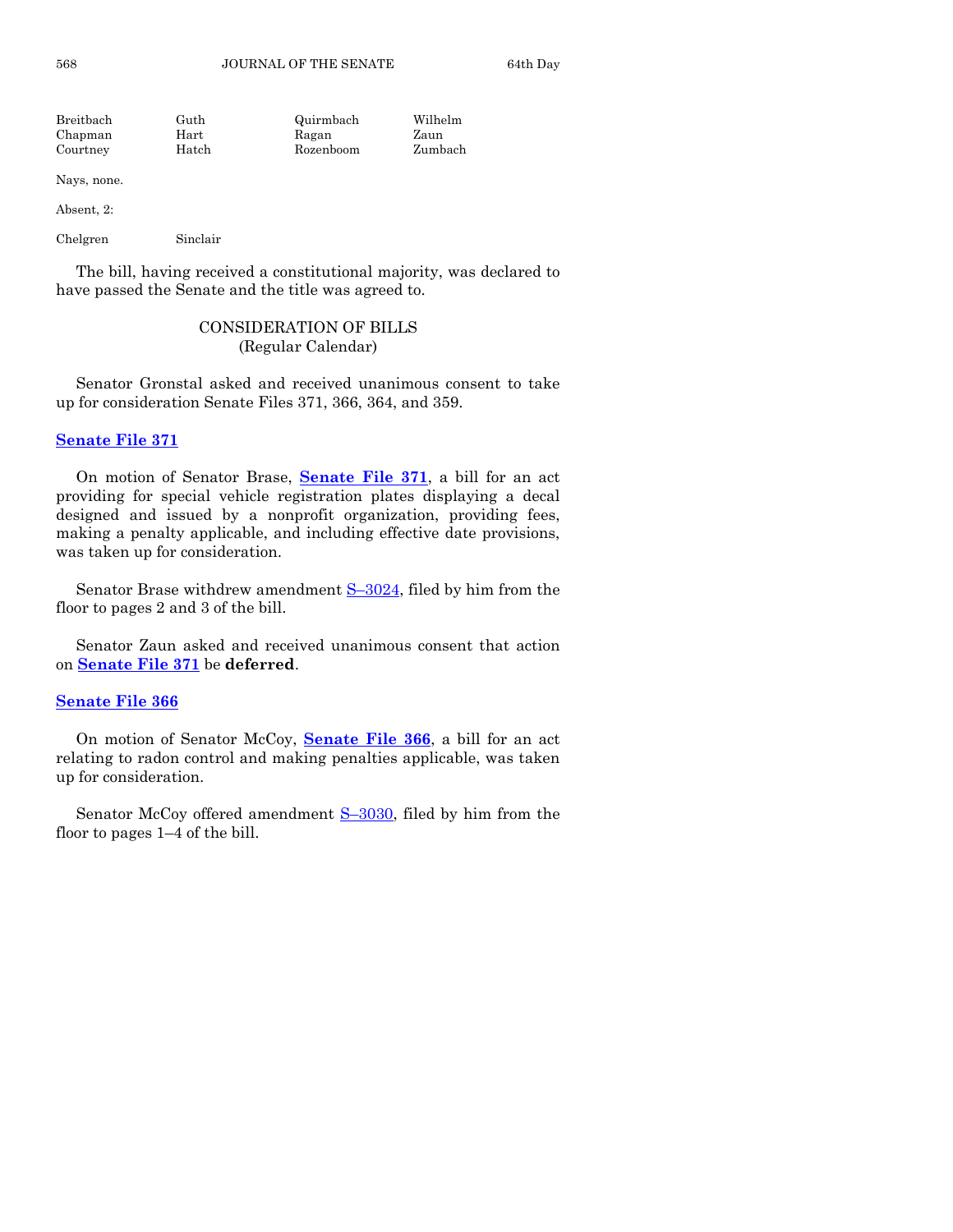Senator Chapman asked and received unanimous consent that action on amendment S–[3030](http://coolice.legis.state.ia.us/Cool-ICE/default.asp?Category=billinfo&Service=Billbook&frame=1&GA=85&hbill=S3030) and **[Senate File 366](http://coolice.legis.state.ia.us/Cool-ICE/default.asp?Category=billinfo&Service=Billbook&frame=1&GA=85&hbill=SF366)** be **deferred**.

#### **[Senate File 364](http://coolice.legis.state.ia.us/Cool-ICE/default.asp?Category=billinfo&Service=Billbook&frame=1&GA=85&hbill=SF364)**

On motion of Senator Bowman, **[Senate File 364](http://coolice.legis.state.ia.us/Cool-ICE/default.asp?Category=billinfo&Service=Billbook&frame=1&GA=85&hbill=SF364)**, a bill for an act concerning vehicle registration fees, including matters relating to evasion of fees and to fees for electric vehicles, providing penalties, and including applicability provisions, was taken up for consideration.

Senator Bowman moved that the bill be read the last time now and placed upon its passage, which motion prevailed by a voice vote, and the bill was read the last time.

On the question "Shall the bill pass?" [\(S.F. 364\)](http://coolice.legis.state.ia.us/Cool-ICE/default.asp?Category=billinfo&Service=Billbook&frame=1&GA=85&hbill=SF364), the vote was:

Yeas, 46:

| Anderson<br>Beall<br>Behn<br>Bertrand<br>Black<br>Boettger<br>Bolkcom<br>Bowman<br>Brase<br>Breithach<br>Chapman | Danielson<br>Dearden<br>$_{\rm \scriptscriptstyle Dix}$<br>Dotzler<br>Dvorsky<br>Ernst<br>Greiner<br>Gronstal<br>Guth<br>Hart<br>Hatch | Horn<br>Houser<br>Jochum<br>Johnson<br>Kapucian<br>Mathis<br>McCoy<br>Petersen<br>Quirmbach<br>Ragan<br>Rozenboom | Schoenjahn<br>Segebart<br>Seng<br>Smith<br>$S$ odders<br>Taylor<br>Whitver<br>Wilhelm<br>Zaun<br>Zumbach |
|------------------------------------------------------------------------------------------------------------------|----------------------------------------------------------------------------------------------------------------------------------------|-------------------------------------------------------------------------------------------------------------------|----------------------------------------------------------------------------------------------------------|
| Courtney<br>Nays, $2$ :<br>Feenstra<br>Absent, 2:<br>Chelgren                                                    | Hogg<br>Sorenson<br>Sinclair                                                                                                           | Schneider                                                                                                         |                                                                                                          |

The bill, having received a constitutional majority, was declared to have passed the Senate and the title was agreed to.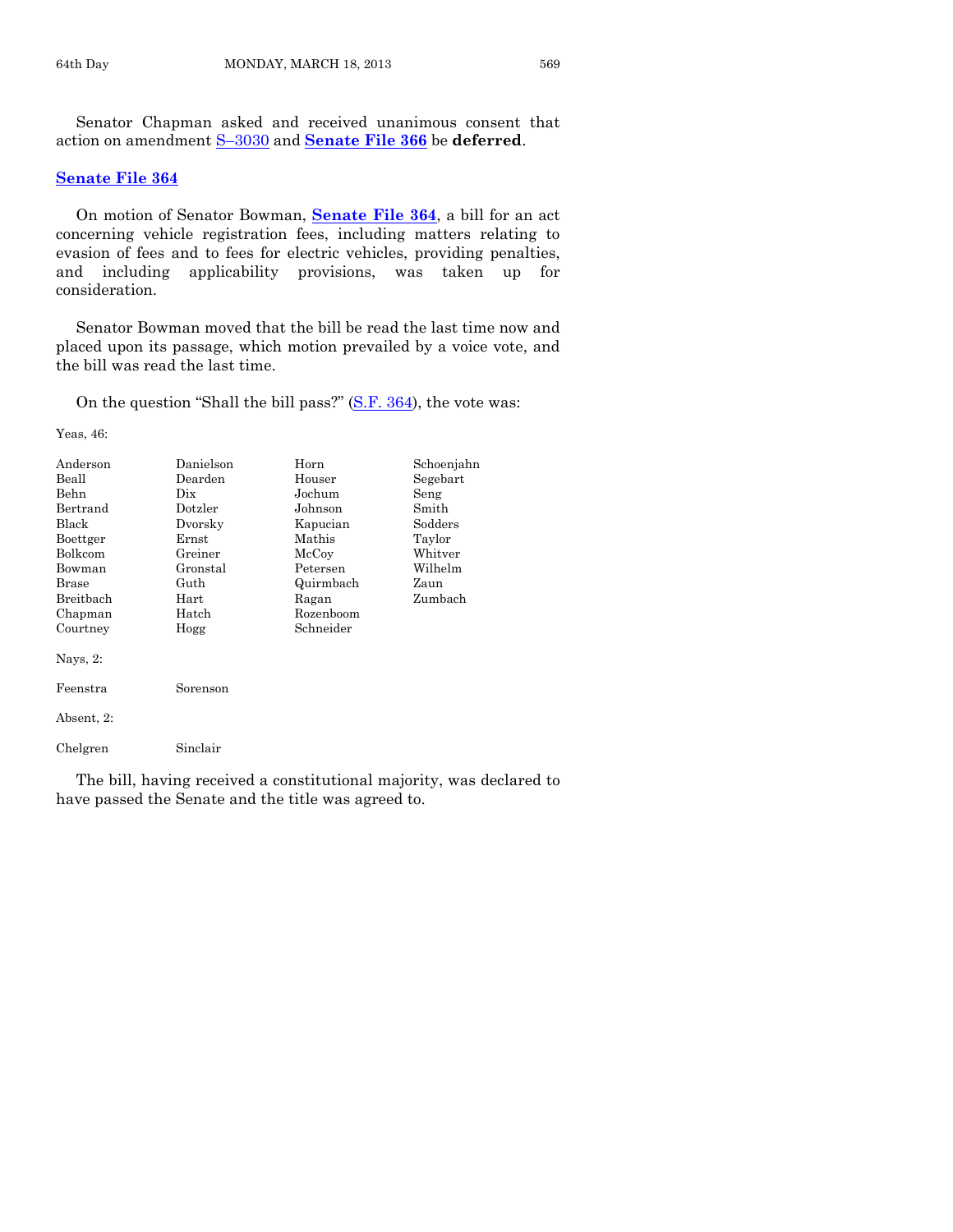# **[Senate File 359](http://coolice.legis.state.ia.us/Cool-ICE/default.asp?Category=billinfo&Service=Billbook&frame=1&GA=85&hbill=SF359)**

On motion of Senator Quirmbach, **[Senate File 359](http://coolice.legis.state.ia.us/Cool-ICE/default.asp?Category=billinfo&Service=Billbook&frame=1&GA=85&hbill=SF359)**, a bill for an act relating to an assault that occurs between persons in an intimate relationship and the crime of domestic abuse assault and making penalties applicable, was taken up for consideration.

Senator Quirmbach moved that the bill be read the last time now and placed upon its passage, which motion prevailed by a voice vote, and the bill was read the last time.

On the question "Shall the bill pass?" [\(S.F. 359\)](http://coolice.legis.state.ia.us/Cool-ICE/default.asp?Category=billinfo&Service=Billbook&frame=1&GA=85&hbill=SF359), the vote was:

Yeas, 48:

| Anderson         | Danielson | Hogg      | Schneider  |
|------------------|-----------|-----------|------------|
| Beall            | Dearden   | Horn      | Schoenjahn |
| Behn             | Dix       | Houser    | Segebart   |
| Bertrand         | Dotzler   | Jochum    | Seng       |
| Black            | Dvorsky   | Johnson   | Smith      |
| Boettger         | Ernst     | Kapucian  | Sodders    |
| Bolkcom          | Feenstra  | Mathis    | Sorenson   |
| Bowman           | Greiner   | McCoy     | Taylor     |
| <b>Brase</b>     | Gronstal  | Petersen  | Whitver    |
| <b>Breithach</b> | Guth      | Quirmbach | Wilhelm    |
| Chapman          | Hart      | Ragan     | Zaun       |
| Courtney         | Hatch     | Rozenboom | Zumbach    |
| Nays, none.      |           |           |            |

Absent, 2:

Chelgren Sinclair

The bill, having received a constitutional majority, was declared to have passed the Senate and the title was agreed to.

#### IMMEDIATELY MESSAGED

Senator Gronstal asked and received unanimous consent that **Senate Files 359**, **364**, and **404** be **immediately messaged** to the House.

# CONSIDERATION OF BILLS (Regular Calendar)

Senator Gronstal asked and received unanimous consent to take up for consideration Senate Files 202 and 170.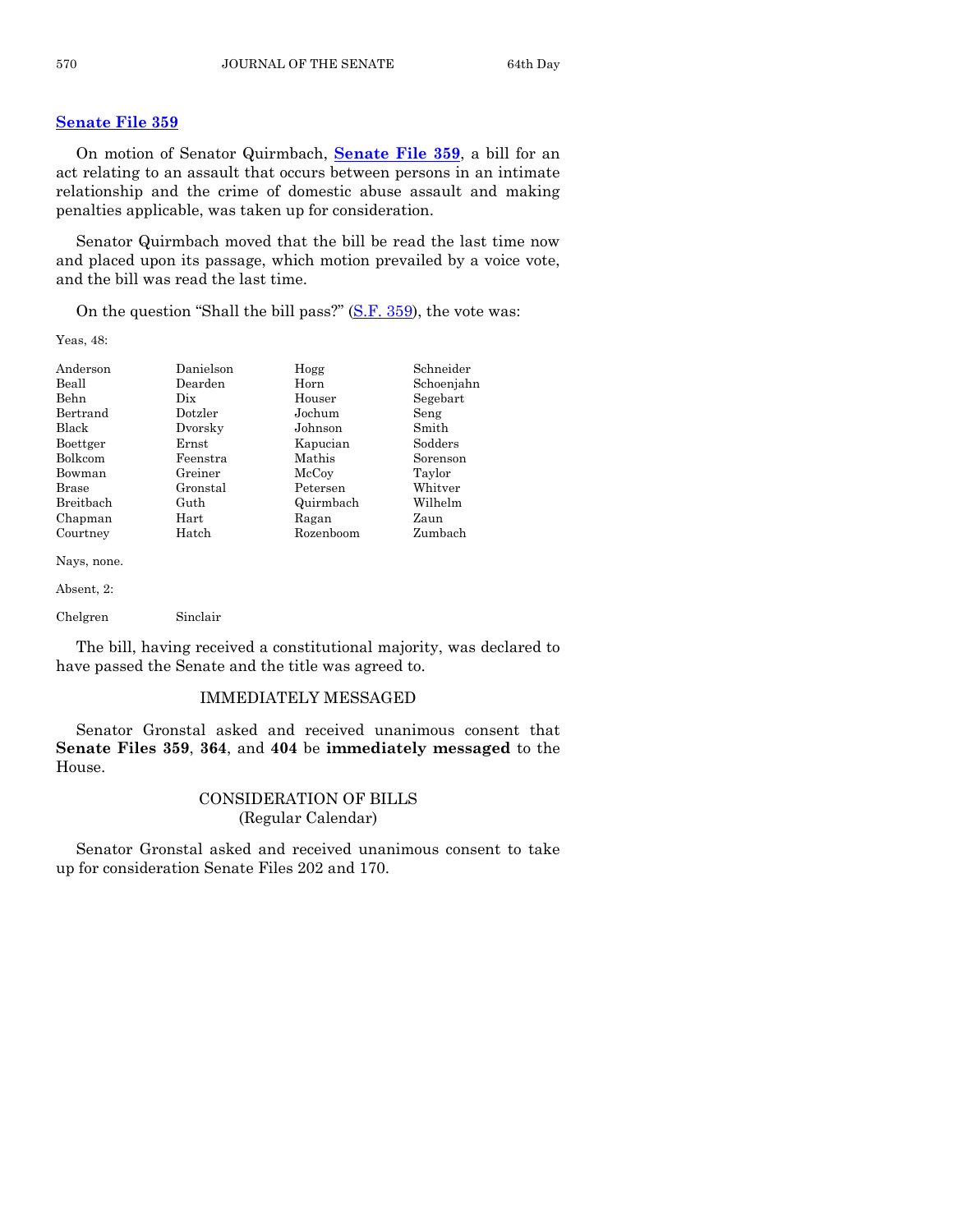#### **[Senate File 202](http://coolice.legis.state.ia.us/Cool-ICE/default.asp?Category=billinfo&Service=Billbook&frame=1&GA=85&hbill=SF202)**

On motion of Senator Wilhelm, **[Senate File 202](http://coolice.legis.state.ia.us/Cool-ICE/default.asp?Category=billinfo&Service=Billbook&frame=1&GA=85&hbill=SF202)**, a bill for an act relating to programs and services under the purview of the department of public health, was taken up for consideration.

Senator Wilhelm moved that the bill be read the last time now and placed upon its passage, which motion prevailed by a voice vote, and the bill was read the last time.

On the question "Shall the bill pass?" [\(S.F. 202\)](http://coolice.legis.state.ia.us/Cool-ICE/default.asp?Category=billinfo&Service=Billbook&frame=1&GA=85&hbill=SF202), the vote was:

Yeas, 48:

| Anderson    | Danielson | Hogg      | Schneider  |
|-------------|-----------|-----------|------------|
| Beall       | Dearden   | Horn      | Schoenjahn |
| Behn        | Dix.      | Houser    | Segebart   |
| Bertrand    | Dotzler   | Jochum    | Seng       |
| Black       | Dvorsky   | Johnson   | Smith      |
| Boettger    | Ernst     | Kapucian  | Sodders    |
| Bolkcom     | Feenstra  | Mathis    | Sorenson   |
| Bowman      | Greiner   | McCoy     | Taylor     |
| Brase       | Gronstal  | Petersen  | Whitver    |
| Breithach   | Guth      | Quirmbach | Wilhelm    |
| Chapman     | Hart      | Ragan     | Zaun       |
| Courtney    | Hatch     | Rozenboom | Zumbach    |
| Nays, none. |           |           |            |
| Absent, 2:  |           |           |            |
| Chelgren    | Sinclair  |           |            |

The bill, having received a constitutional majority, was declared to have passed the Senate and the title was agreed to.

# **[Senate File 170](http://coolice.legis.state.ia.us/Cool-ICE/default.asp?Category=billinfo&Service=Billbook&frame=1&GA=85&hbill=SF170)**

On motion of Senator Mathis, **[Senate File 170](http://coolice.legis.state.ia.us/Cool-ICE/default.asp?Category=billinfo&Service=Billbook&frame=1&GA=85&hbill=SF170)**, a bill for an act relating to bidding for purchases through a competitive bidding process by the state, was taken up for consideration.

Senator Schneider withdrew amendment S-[3031,](http://coolice.legis.state.ia.us/Cool-ICE/default.asp?Category=billinfo&Service=Billbook&frame=1&GA=85&hbill=S3031) filed by him from the floor to pages 1 and 2 of the bill.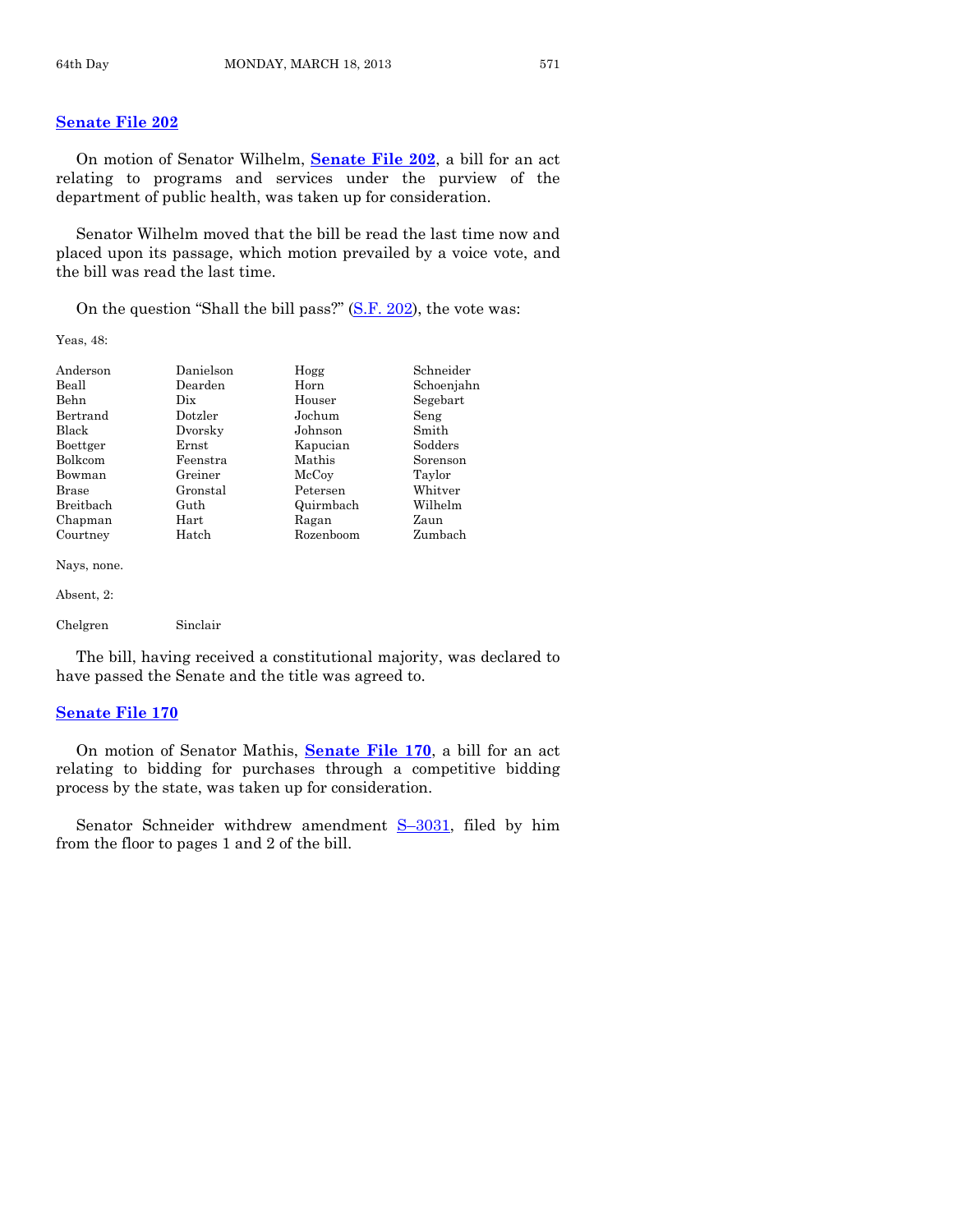Senator Schneider asked and received unanimous consent that action on **[Senate File 170](http://coolice.legis.state.ia.us/Cool-ICE/default.asp?Category=billinfo&Service=Billbook&frame=1&GA=85&hbill=SF170)** be **deferred**.

# CONSIDERATION OF RESOLUTION (Regular Calendar)

Senator Gronstal asked and received unanimous consent to take up for consideration [Senate Joint Resolution 9.](http://coolice.legis.state.ia.us/Cool-ICE/default.asp?Category=billinfo&Service=Billbook&frame=1&GA=85&hbill=SJR9)

# **[Senate Joint Resolution 9](http://coolice.legis.state.ia.us/Cool-ICE/default.asp?Category=billinfo&Service=Billbook&frame=1&GA=85&hbill=SJR9)**

On motion of Senator McCoy, **[Senate Joint Resolution 9](http://coolice.legis.state.ia.us/Cool-ICE/default.asp?Category=billinfo&Service=Billbook&frame=1&GA=85&hbill=SJR9)**, a joint resolution to extend the time for offerors to respond to the Iowa telecommunications and technology commission's request for proposals for the sale or lease of the Iowa communications network, and including effective date and retroactive applicability provisions, was taken up for consideration.

Senator McCoy moved that the resolution be read the last time now and placed upon its passage, which motion prevailed by voice vote, and the resolution was read the last time.

On the question "Shall the resolution be adopted?" [\(S.J.R. 9\)](http://coolice.legis.state.ia.us/Cool-ICE/default.asp?Category=billinfo&Service=Billbook&frame=1&GA=85&hbill=SJR9), the vote was:

Yeas, 48:

| Anderson    | Danielson | Hogg      | Schneider  |
|-------------|-----------|-----------|------------|
| Beall       | Dearden   | Horn      | Schoenjahn |
| <b>Behn</b> | Dix       | Houser    | Segebart   |
| Bertrand    | Dotzler   | Jochum    | Seng       |
| Black       | Dvorsky   | Johnson   | Smith      |
| Boettger    | Ernst     | Kapucian  | Sodders    |
| Bolkcom     | Feenstra  | Mathis    | Sorenson   |
| Bowman      | Greiner   | McCoy     | Taylor     |
| Brase       | Gronstal  | Petersen  | Whitver    |
| Breitbach   | Guth      | Quirmbach | Wilhelm    |
| Chapman     | Hart      | Ragan     | Zaun       |
| Courtney    | Hatch     | Rozenboom | Zumbach    |

Nays, none.

Absent, 2:

Chelgren Sinclair

The resolution, having received a constitutional majority, was declared to have been adopted by the Senate and the title was agreed to.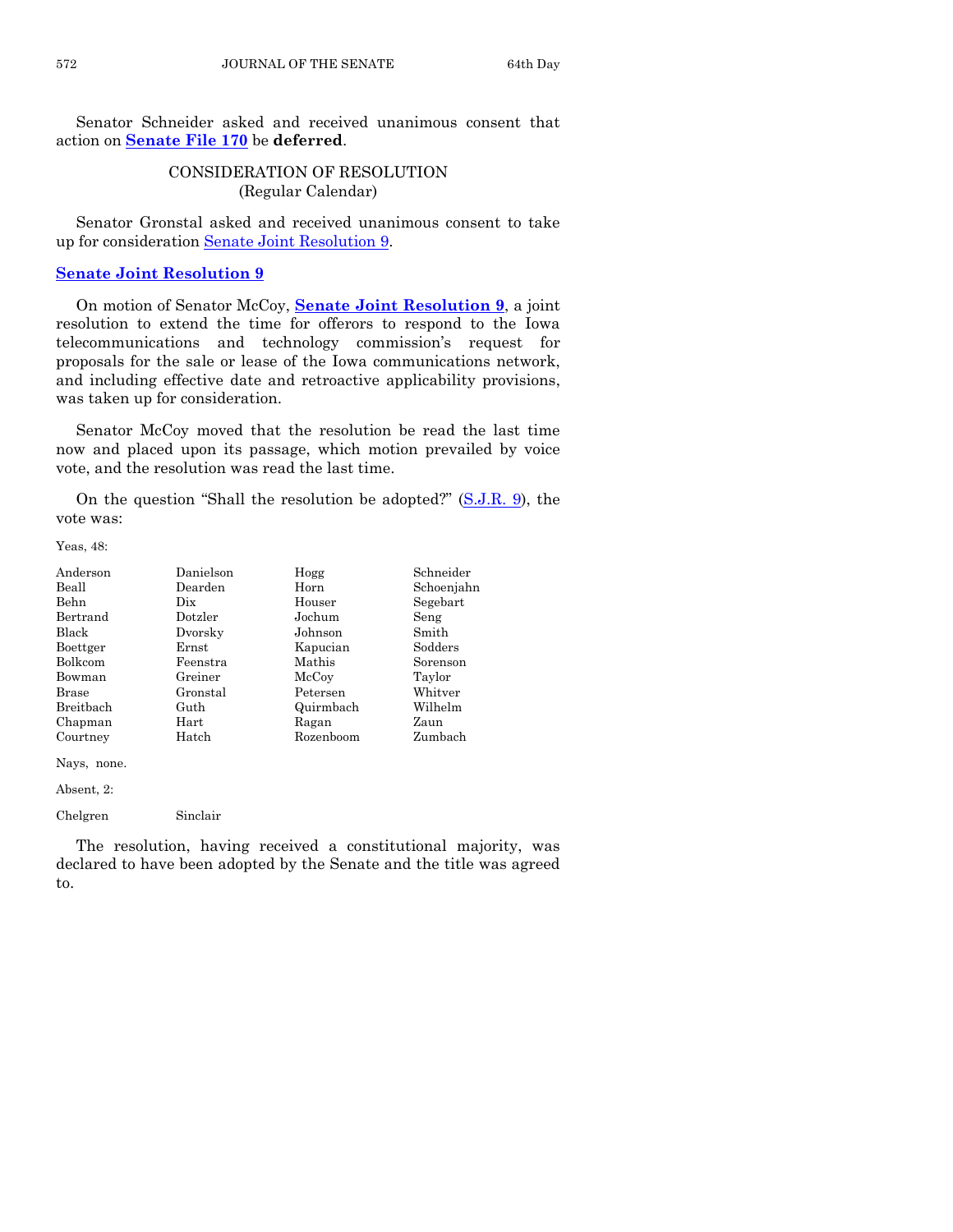# IMMEDIATELY MESSAGED

Senator Gronstal asked and received unanimous consent that **[Senate Joint Resolution 9](http://coolice.legis.state.ia.us/Cool-ICE/default.asp?Category=billinfo&Service=Billbook&frame=1&GA=85&hbill=SJR9)** and **[Senate File 202](http://coolice.legis.state.ia.us/Cool-ICE/default.asp?Category=billinfo&Service=Billbook&frame=1&GA=85&hbill=SF202)** be **immediately messaged** to the House.

# CONSIDERATION OF BILLS (Regular Calendar)

Senator Gronstal asked and received unanimous consent to take up for consideration Senate Files 346, 319, and 247.

## **[Senate File 346](http://coolice.legis.state.ia.us/Cool-ICE/default.asp?Category=billinfo&Service=Billbook&frame=1&GA=85&hbill=SF346)**

On motion of Senator Wilhelm, **[Senate File 346](http://coolice.legis.state.ia.us/Cool-ICE/default.asp?Category=billinfo&Service=Billbook&frame=1&GA=85&hbill=SF346)**, a bill for an act establishing an emergency medical services task force, was taken up for consideration.

Senator Wilhelm offered amendment S-[3027,](http://coolice.legis.state.ia.us/Cool-ICE/default.asp?Category=billinfo&Service=Billbook&frame=1&GA=85&hbill=S3027) filed by her from the floor to page 2 of the bill, and moved its adoption.

Amendment  $S-3027$  $S-3027$  was adopted by a voice vote.

Senator Wilhelm moved that the bill be read the last time now and placed upon its passage, which motion prevailed by a voice vote, and the bill was read the last time.

On the question "Shall the bill pass?" [\(S.F. 346\)](http://coolice.legis.state.ia.us/Cool-ICE/default.asp?Category=billinfo&Service=Billbook&frame=1&GA=85&hbill=SF346), the vote was:

Yeas, 31:

| Anderson | Danielson  | Hogg      | Schneider  |
|----------|------------|-----------|------------|
| Beall    | Dearden    | Horn      | Schoenjahn |
| Bertrand | Dotzler    | Jochum    | Seng       |
| Black    | Dvorsky    | Mathis    | Smith      |
| Bolkcom  | Greiner    | McCoy     | Sodders    |
| Bowman   | Gronstal   | Petersen  | Taylor     |
| Brase    | $\rm Hart$ | Quirmbach | Wilhelm    |
| Courtney | Hatch      | Ragan     |            |

Nays, 17:

Behn Ernst Kapucian Zaun Boettger Feenstra Rozenboom Zumbach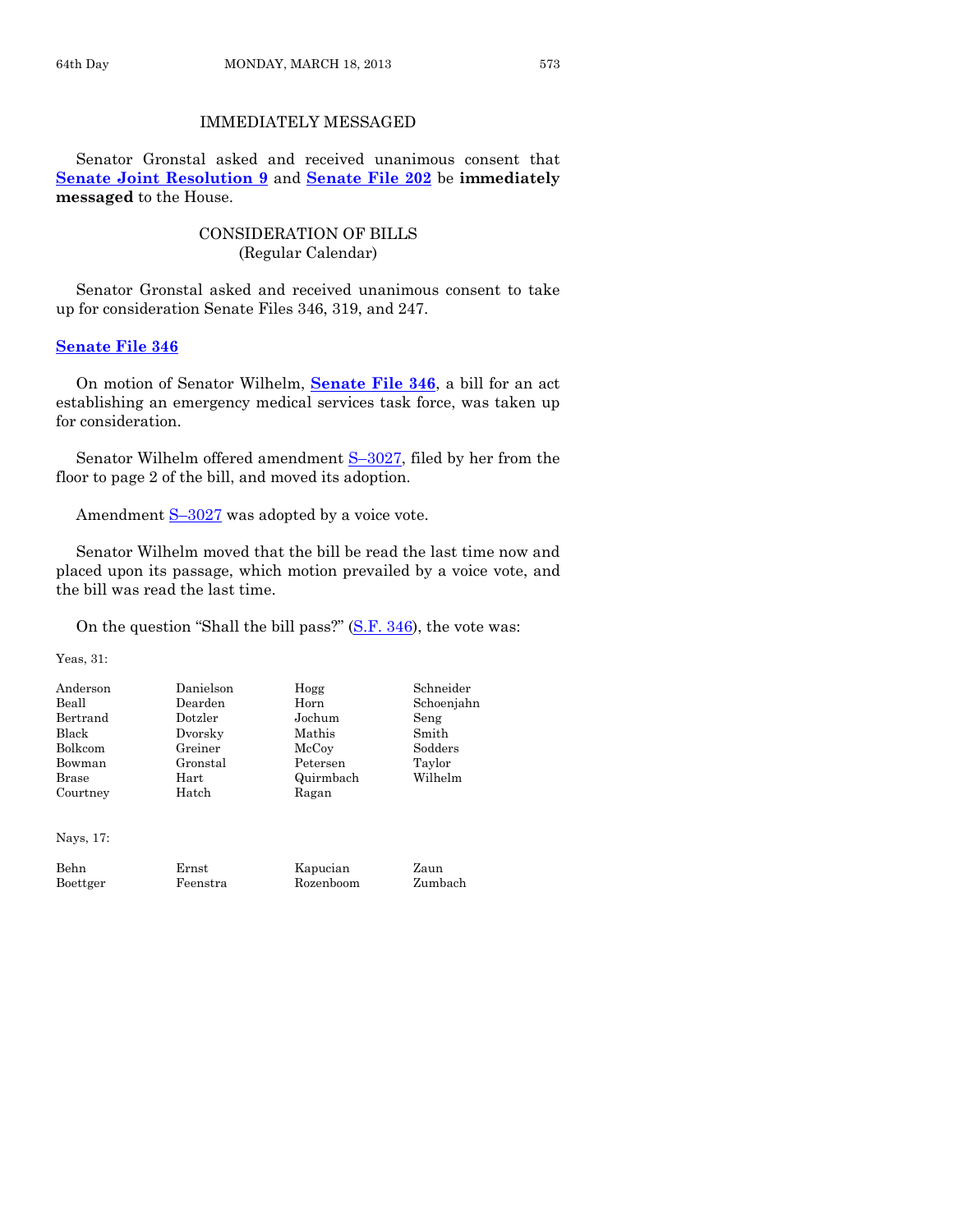| Breitbach | Guth    | Segebart |
|-----------|---------|----------|
| Chapman   | Houser  | Sorenson |
| Dix       | Johnson | Whitver  |
|           |         |          |

Absent, 2:

Chelgren Sinclair

The bill, having received a constitutional majority, was declared to have passed the Senate and the title was agreed to.

# **[Senate File 319](http://coolice.legis.state.ia.us/Cool-ICE/default.asp?Category=billinfo&Service=Billbook&frame=1&GA=85&hbill=SF319)**

On motion of Senator Bowman, **[Senate File 319](http://coolice.legis.state.ia.us/Cool-ICE/default.asp?Category=billinfo&Service=Billbook&frame=1&GA=85&hbill=SF319)**, a bill for an act relating to the Iowa early intervention block grant program by eliminating the future repeal of the chapter establishing the program and including effective date provisions, was taken up for consideration.

Senator Bowman moved that the bill be read the last time now and placed upon its passage, which motion prevailed by a voice vote, and the bill was read the last time.

On the question "Shall the bill pass?" [\(S.F. 319\)](http://coolice.legis.state.ia.us/Cool-ICE/default.asp?Category=billinfo&Service=Billbook&frame=1&GA=85&hbill=SF319), the vote was:

Yeas, 26:

| Beall<br>Black<br>Bolkcom<br>Bowman<br>Brase<br>Courtney<br>Danielson<br>Nays, 22:    | Dearden<br>Dotzler<br>Dvorsky<br>Gronstal<br>Hart<br>Hatch<br>Hogg | Horn<br>Jochum<br>Mathis<br>McCoy<br>Petersen<br>Quirmbach<br>Ragan | Schoenjahn<br>Seng<br>Sodders<br>Taylor<br>Wilhelm |
|---------------------------------------------------------------------------------------|--------------------------------------------------------------------|---------------------------------------------------------------------|----------------------------------------------------|
| Anderson<br>Behn<br>Bertrand<br>Boettger<br><b>Breithach</b><br>Chapman<br>Absent, 2: | Dix<br>$\rm Ernst$<br>Feenstra<br>Greiner<br>Guth<br>Houser        | Johnson<br>Kapucian<br>Rozenboom<br>Schneider<br>Segebart<br>Smith  | Sorenson<br>$\rm Whitter$<br>Zaun<br>Zumbach       |
| Chelgren                                                                              | Sinclair                                                           |                                                                     |                                                    |

The bill, having received a constitutional majority, was declared to have passed the Senate and the title was agreed to.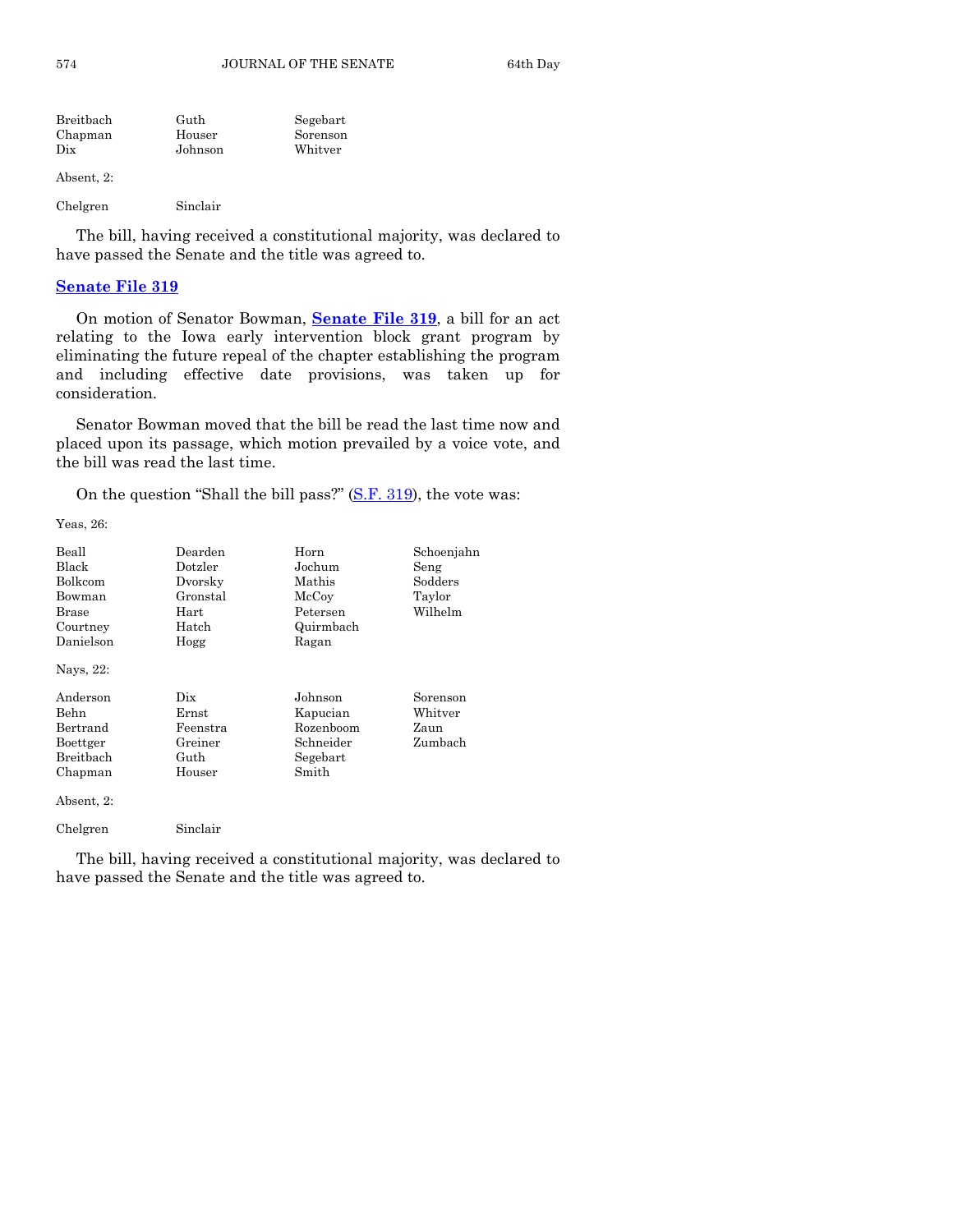# **[Senate File 247](http://coolice.legis.state.ia.us/Cool-ICE/default.asp?Category=billinfo&Service=Billbook&frame=1&GA=85&hbill=SF247)**

On motion of Senator Seng, **[Senate File 247](http://coolice.legis.state.ia.us/Cool-ICE/default.asp?Category=billinfo&Service=Billbook&frame=1&GA=85&hbill=SF247)**, a bill for an act providing for the possession of cats classified as bengals and savannahs, was taken up for consideration.

Senator Seng moved that the bill be read the last time now and placed upon its passage, which motion prevailed by a voice vote, and the bill was read the last time.

On the question "Shall the bill pass?" [\(S.F. 247\)](http://coolice.legis.state.ia.us/Cool-ICE/default.asp?Category=billinfo&Service=Billbook&frame=1&GA=85&hbill=SF247), the vote was:

Yeas, 46:

| Anderson    | Dearden    | Horn       | Segebart |
|-------------|------------|------------|----------|
| Beall       | Dix.       | Houser     | Seng     |
| Behn        | Dotzler    | Jochum     | Smith    |
| Bertrand    | Dvorsky    | Johnson    | Sodders  |
| Black       | Ernst      | Kapucian   | Sorenson |
| Boettger    | Feenstra   | Mathis     | Taylor   |
| Bolkcom     | Greiner    | McCoy      | Whitver  |
| Brase       | Gronstal   | Quirmbach  | Wilhelm  |
| Breitbach   | Guth       | Ragan      | Zaun     |
| Chapman     | $\rm Hart$ | Rozenboom  | Zumbach  |
| Courtney    | Hatch      | Schneider  |          |
| Danielson   | Hogg       | Schoenjahn |          |
| Navs, $2$ : |            |            |          |
| Bowman      | Petersen   |            |          |
| Absent, 2:  |            |            |          |
| Chelgren    | Sinclair   |            |          |

The bill, having received a constitutional majority, was declared to have passed the Senate and the title was agreed to.

#### IMMEDIATELY MESSAGED

Senator Gronstal asked and received unanimous consent that **Senate Files 247**, **319**, and **346** be **immediately messaged** to the House.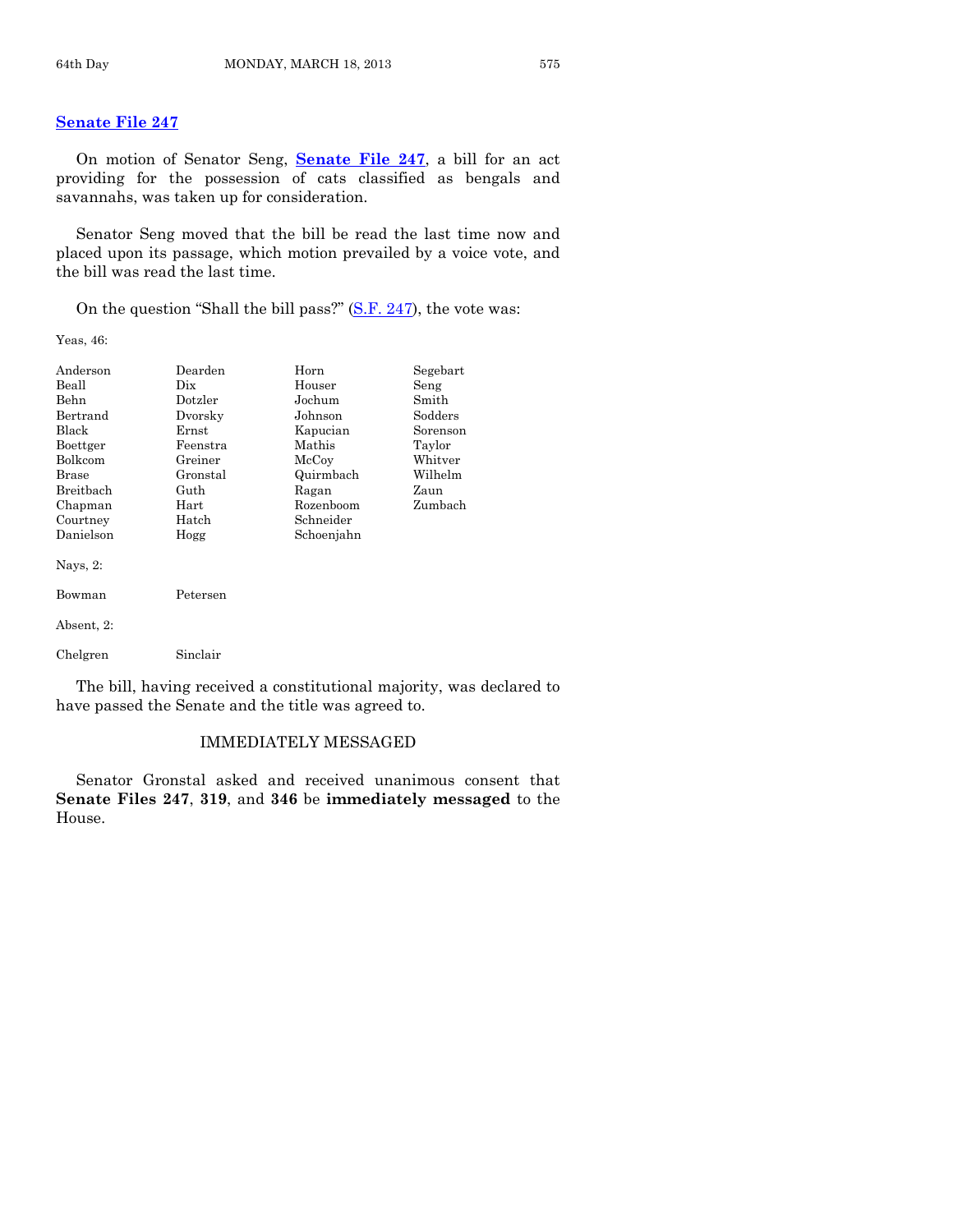# HOUSE MESSAGES RECEIVED AND CONSIDERED

The following messages were received from the Chief Clerk of the House:

MADAM PRESIDENT: I am directed to inform your honorable body that the House has on March 18, 2013, **passed** the following bills in which the concurrence of the House was asked:

**[Senate File 327](http://coolice.legis.state.ia.us/Cool-ICE/default.asp?Category=billinfo&Service=Billbook&frame=1&GA=85&hbill=SF327)**, a bill for an act concerning the municipal fire and police retirement system and including effective date and retroactive applicability provisions.

**[Senate File 353](http://coolice.legis.state.ia.us/Cool-ICE/default.asp?Category=billinfo&Service=Billbook&frame=1&GA=85&hbill=SF353)**, a bill for an act relating to vaccine administration by licensed pharmacists.

ALSO: That the House has on March 18, 2013, **passed** the following bills in which the concurrence of the Senate is asked:

**[House File 395](http://coolice.legis.state.ia.us/Cool-ICE/default.asp?Category=billinfo&Service=Billbook&frame=1&GA=85&hbill=HF395)**, a bill for an act relating to the alteration of the community of a motor vehicle franchisee.

Read first time and **passed on file**.

**[House File 457](http://coolice.legis.state.ia.us/Cool-ICE/default.asp?Category=billinfo&Service=Billbook&frame=1&GA=85&hbill=HF457)**, a bill for an act providing for the leasing of agricultural land by the department of natural resources to beginning farmers.

Read first time and **passed on file**.

**[House File 500](http://coolice.legis.state.ia.us/Cool-ICE/default.asp?Category=billinfo&Service=Billbook&frame=1&GA=85&hbill=HF500)**, a bill for an act relating to early childhood Iowa initiative requirements for area boards.

Read first time and **passed on file**.

**[House File 518](http://coolice.legis.state.ia.us/Cool-ICE/default.asp?Category=billinfo&Service=Billbook&frame=1&GA=85&hbill=HF518)**, a bill for an act creating the manufactured housing program fund.

Read first time and attached to **companion [Senate File 275](http://coolice.legis.state.ia.us/Cool-ICE/default.asp?Category=billinfo&Service=Billbook&frame=1&GA=85&hbill=SF275)**.

**[House File 522](http://coolice.legis.state.ia.us/Cool-ICE/default.asp?Category=billinfo&Service=Billbook&frame=1&GA=85&hbill=HF522)**, a bill for an act relating to the prevention and control of aquatic invasive species in the state and providing penalties.

Read first time and **passed on file**.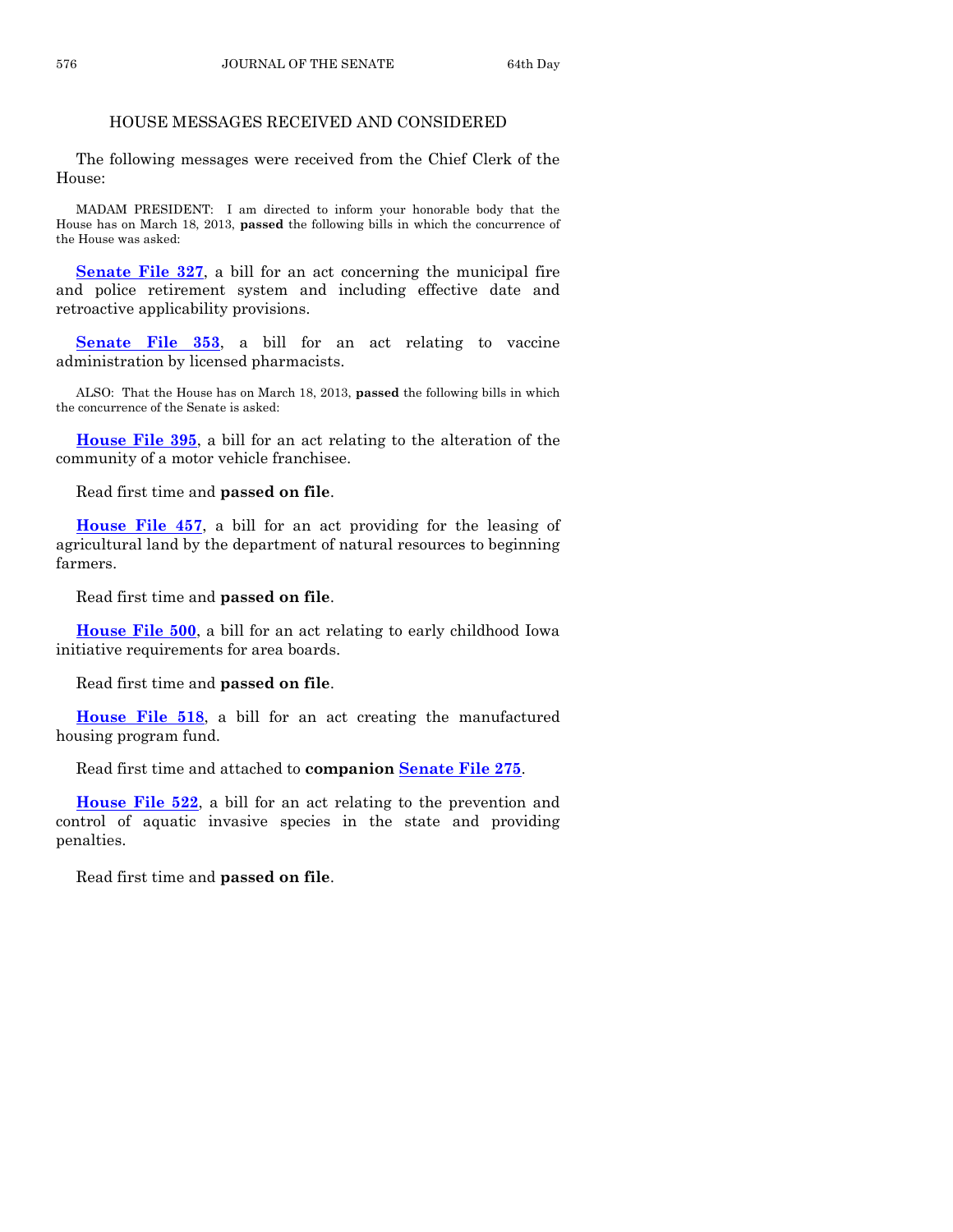**[House File 524](http://coolice.legis.state.ia.us/Cool-ICE/default.asp?Category=billinfo&Service=Billbook&frame=1&GA=85&hbill=HF524)**, a bill for an act relating to city utilities and city enterprises by making changes to requirements related to commercial rental property.

Read first time and **passed on file**.

**[House File 530](http://coolice.legis.state.ia.us/Cool-ICE/default.asp?Category=billinfo&Service=Billbook&frame=1&GA=85&hbill=HF530)**, a bill for an act relating to the governor's office of drug control policy and certain advisory councils.

Read first time and **passed on file**.

**[House File 535](http://coolice.legis.state.ia.us/Cool-ICE/default.asp?Category=billinfo&Service=Billbook&frame=1&GA=85&hbill=HF535)**, a bill for an act relating to firearms, including certain confidentiality and purchasing provisions, providing penalties, and including effective date and applicability provisions.

Read first time and **passed on file**.

**[House File 541](http://coolice.legis.state.ia.us/Cool-ICE/default.asp?Category=billinfo&Service=Billbook&frame=1&GA=85&hbill=HF541)**, a bill for an act relating to dam reconstruction standards.

Read first time and **passed on file**.

**[House File 547](http://coolice.legis.state.ia.us/Cool-ICE/default.asp?Category=billinfo&Service=Billbook&frame=1&GA=85&hbill=HF547)**, a bill for an act relating to the use of child labor in laundry occupations.

# Read first time and **passed on file**.

**[House File 556](http://coolice.legis.state.ia.us/Cool-ICE/default.asp?Category=billinfo&Service=Billbook&frame=1&GA=85&hbill=HF556)**, a bill for an act relating to statutory corrections which may adjust language to reflect current practices, insert earlier omissions, delete redundancies and inaccuracies, delete temporary language, resolve inconsistencies and conflicts, update ongoing provisions, or remove ambiguities.

#### Read first time and **passed on file**.

**[House File 574](http://coolice.legis.state.ia.us/Cool-ICE/default.asp?Category=billinfo&Service=Billbook&frame=1&GA=85&hbill=HF574)**, a bill for an act repealing a requirement that taxpayers indicate on their tax returns the presence or absence of health care coverage for their dependent children and apply for certain public health care coverage, and including effective date and retroactive applicability provisions.

Read first time and **passed on file**.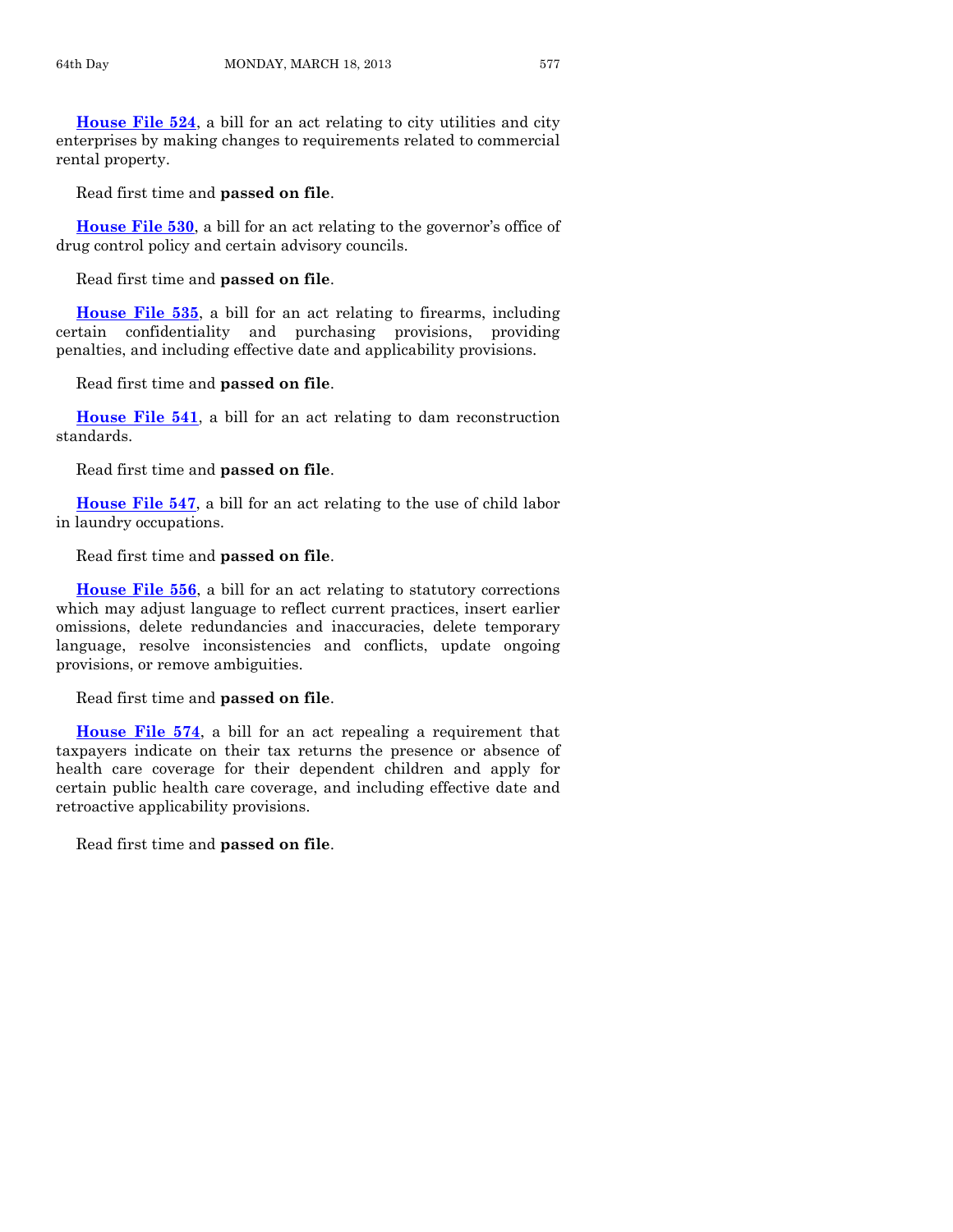**[House File 575](http://coolice.legis.state.ia.us/Cool-ICE/default.asp?Category=billinfo&Service=Billbook&frame=1&GA=85&hbill=HF575)**, a bill for an act relating to the technical administration of state financial and regulatory matters, including administration of income taxes, sales and use taxes, currency exchange licenses, and the wireless surcharge for enhanced 911 emergency telephone systems, and including effective date and retroactive applicability provisions.

Read first time and **passed on file**.

**[House File 586](http://coolice.legis.state.ia.us/Cool-ICE/default.asp?Category=billinfo&Service=Billbook&frame=1&GA=85&hbill=HF586)**, a bill for an act relating to the rulemaking process and state agency decision making.

Read first time and **passed on file**.

**[House File 591](http://coolice.legis.state.ia.us/Cool-ICE/default.asp?Category=billinfo&Service=Billbook&frame=1&GA=85&hbill=HF591)**, a bill for an act relating to estates and trusts and including retroactive and other applicability provisions.

Read first time and attached to **companion [Senate File 361](http://coolice.legis.state.ia.us/Cool-ICE/default.asp?Category=billinfo&Service=Billbook&frame=1&GA=85&hbill=SF361)**.

# ADJOURNMENT

On motion of Senator Gronstal, the Senate adjourned at 7:01 p.m. until 9:00 a.m., Tuesday, March 19, 2013.

# **APPENDIX**

#### COMMUNICATIONS RECEIVED

The following communications were received in the office of the Secretary of the Senate and placed on file in the Legislative Services Agency:

#### DEPARTMENT OF EDUCATION

Condition of Education Annual Report, pursuant to Iowa Code section 256.7(32)(c)(3). Report received on March 18, 2013.

#### BOARD OF REGENTS

Annual Report on Span of Control, pursuant to Iowa Code section 262.9C(5). Report received on March 15, 2013.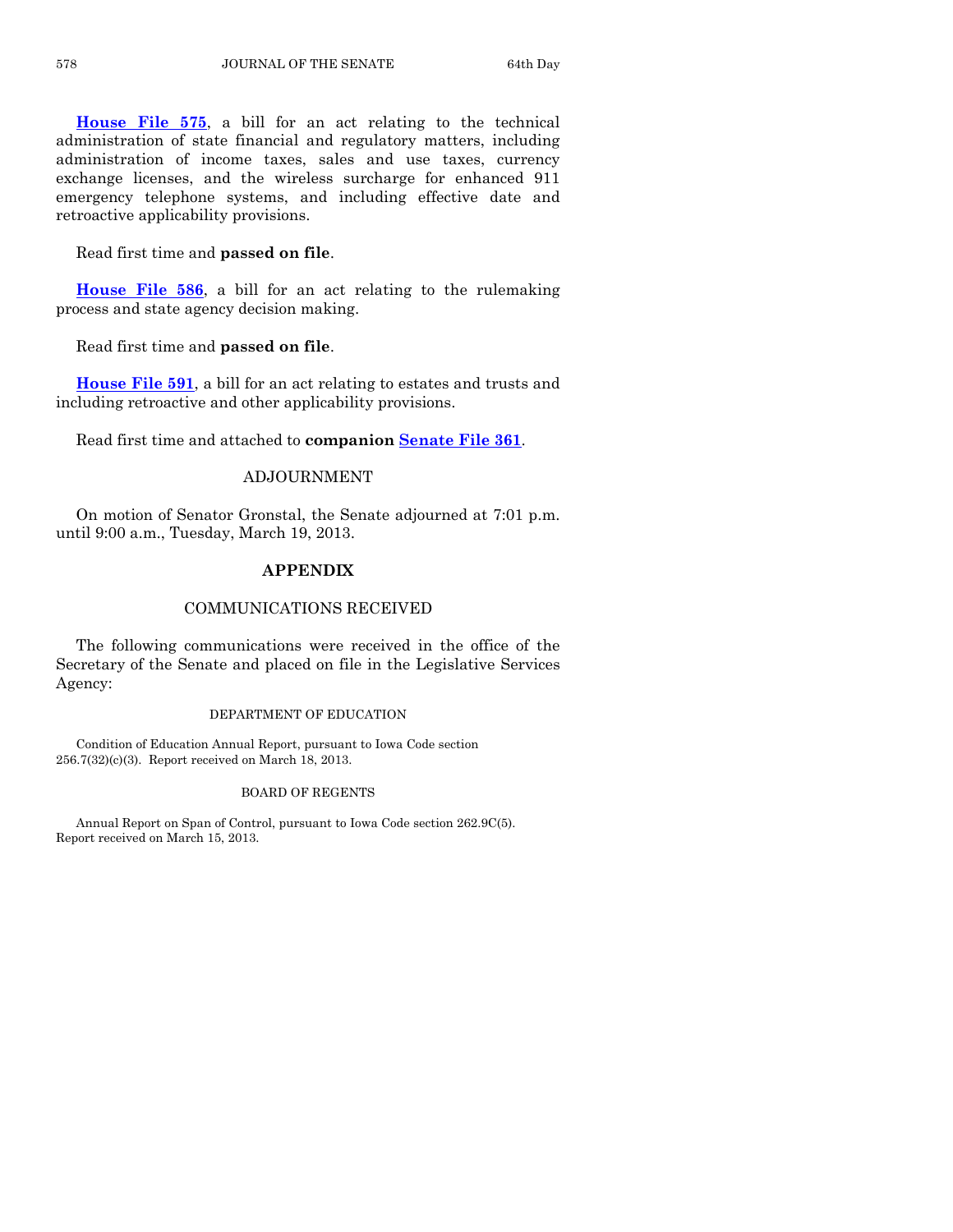# CERTIFICATE OF RECOGNITION

The Secretary of the Senate issued the following certificate of recognition:

Betty Carter, Princeton – For receiving the Genesis Health System's "Legend Award". Senator Hart.

#### REPORT OF COMMITTEE MEETING

#### **EDUCATION**

**Convened:** Monday, March 18, 2013, 2:10 p.m.

**Members Present:** Quirmbach, Chair; Schoenjahn, Vice Chair; Ernst, Ranking Member; Beall, Behn, Boettger, Bowman, Dvorsky, Hart, Hogg, Johnson, Mathis, Sinclair, Wilhelm, and Zaun.

**Members Absent:** None.

**Committee Business:** Introduced Craig Lang, Board of Regents nominee.

**Adjourned:** 3:15 p.m.

#### INTRODUCTION OF RESOLUTION

**[Senate Resolution 10](http://coolice.legis.state.ia.us/Cool-ICE/default.asp?Category=billinfo&Service=Billbook&frame=1&GA=85&hbill=SR10)**, by Johnson and Hart, a resolution honoring the life and work of Pope Emeritus Benedict XVI.

Read first time under Rule 28 and referred to committee on **Rules and Administration**.

#### STUDY BILLS RECEIVED

#### **[SSB 1243](http://coolice.legis.state.ia.us/Cool-ICE/default.asp?Category=billinfo&Service=Billbook&frame=1&GA=85&hbill=SSB1243) Ways and Means**

Relating to the administration of the tax and related laws of the department of revenue, including administration of income taxes, sales and use and excise taxes, an environmental protection charge, and property taxes.

#### **[SSB 1244](http://coolice.legis.state.ia.us/Cool-ICE/default.asp?Category=billinfo&Service=Billbook&frame=1&GA=85&hbill=SSB1244) Ways and Means**

Relating to the technical administration of the tax and related laws of the department of revenue, including administration of income taxes, sales and use taxes, and the wireless surcharge for enhanced 911 emergency telephone systems, and including effective date and retroactive applicability provisions.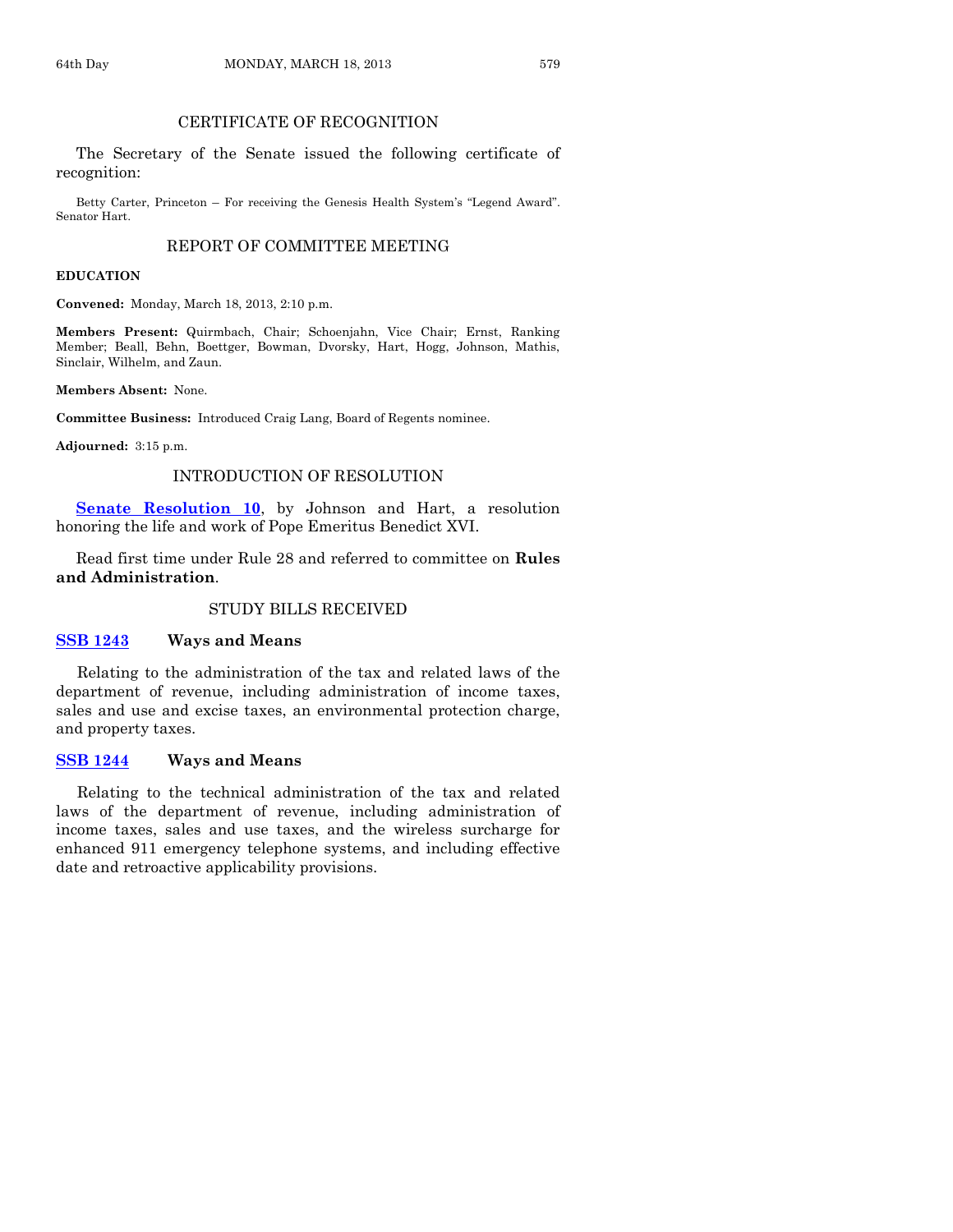# SUBCOMMITTEE ASSIGNMENTS

#### **[Senate File 291](http://coolice.legis.state.ia.us/Cool-ICE/default.asp?Category=billinfo&Service=Billbook&frame=1&GA=85&hbill=SF291)**

APPROPRIATIONS: Schoenjahn, Chair; Dvorsky and Smith

#### **[Senate File 408](http://coolice.legis.state.ia.us/Cool-ICE/default.asp?Category=billinfo&Service=Billbook&frame=1&GA=85&hbill=SF408)**

WAYS AND MEANS: McCoy, Chair; Bolkcom and Smith

#### **[Senate File 409](http://coolice.legis.state.ia.us/Cool-ICE/default.asp?Category=billinfo&Service=Billbook&frame=1&GA=85&hbill=SF409)**

WAYS AND MEANS: Dotzler, Chair; Bolkcom and Feenstra

# **[Senate File 410](http://coolice.legis.state.ia.us/Cool-ICE/default.asp?Category=billinfo&Service=Billbook&frame=1&GA=85&hbill=SF410)**

WAYS AND MEANS: Dotzler, Chair; Quirmbach and Schneider

#### **[Senate File 412](http://coolice.legis.state.ia.us/Cool-ICE/default.asp?Category=billinfo&Service=Billbook&frame=1&GA=85&hbill=SF412)**

WAYS AND MEANS: McCoy, Chair; Behn and Seng

#### **[Senate File 428](http://coolice.legis.state.ia.us/Cool-ICE/default.asp?Category=billinfo&Service=Billbook&frame=1&GA=85&hbill=SF428)**

WAYS AND MEANS: Quirmbach, Chair; Bertrand and Black

#### **[House Joint Resolution](http://coolice.legis.state.ia.us/Cool-ICE/default.asp?Category=billinfo&Service=Billbook&frame=1&GA=85&hbill=HJR13) 13**

STATE GOVERNMENT: Courtney, Chair; Anderson and Bowman

#### **[House File 245](http://coolice.legis.state.ia.us/Cool-ICE/default.asp?Category=billinfo&Service=Billbook&frame=1&GA=85&hbill=HF245)**

APPROPRIATIONS: Danielson, Chair; Dvorsky and Whitver

#### **[House File 478](http://coolice.legis.state.ia.us/Cool-ICE/default.asp?Category=billinfo&Service=Billbook&frame=1&GA=85&hbill=HF478)**

WAYS AND MEANS: Quirmbach, Chair; Bolkcom and Feenstra

#### **[SSB 1243](http://coolice.legis.state.ia.us/Cool-ICE/default.asp?Category=billinfo&Service=Billbook&frame=1&GA=85&hbill=SSB1243)**

WAYS AND MEANS: Petersen, Chair; Chapman and Jochum

# **[SSB 1244](http://coolice.legis.state.ia.us/Cool-ICE/default.asp?Category=billinfo&Service=Billbook&frame=1&GA=85&hbill=SSB1244)**

WAYS AND MEANS: Petersen, Chair; Bertrand and Jochum